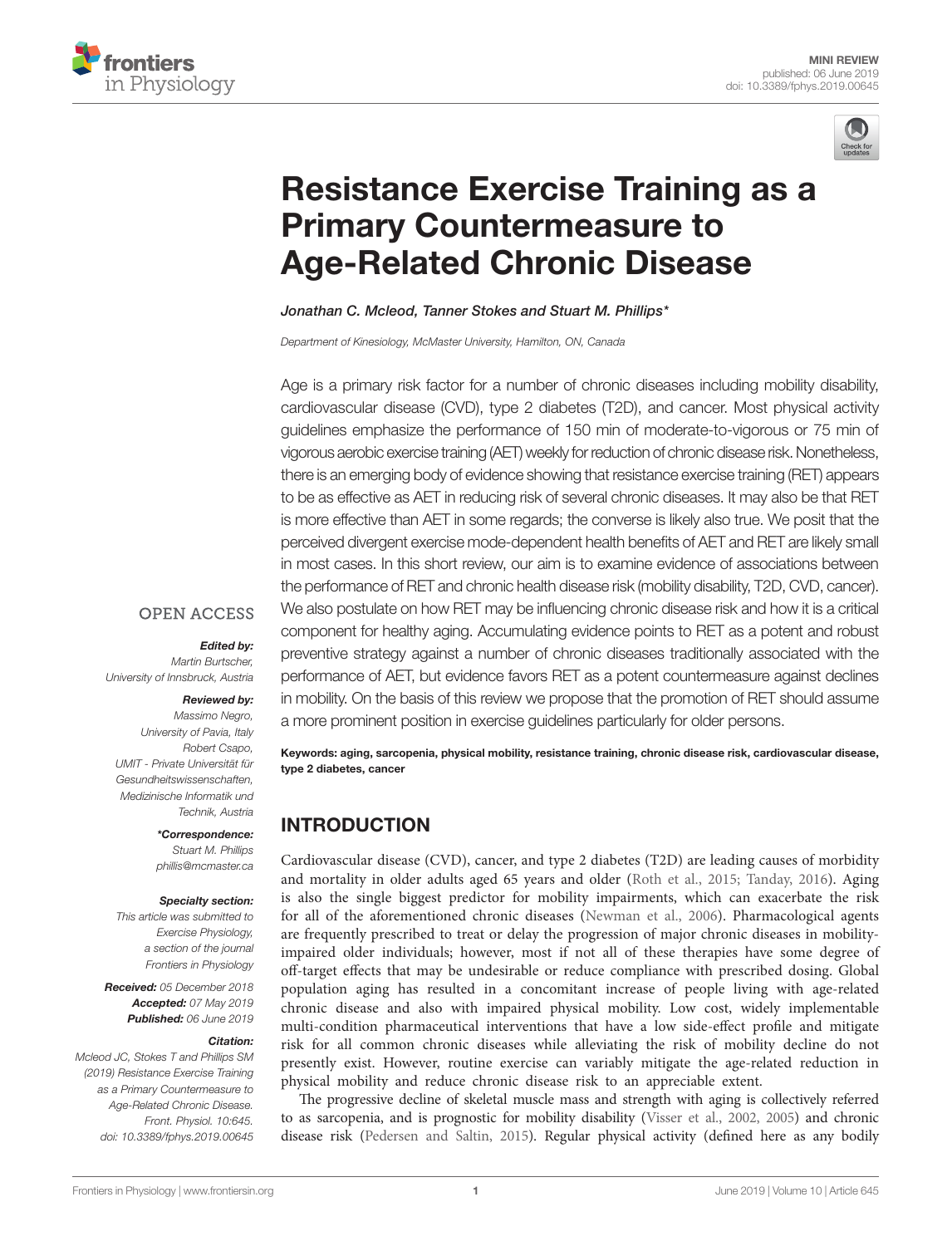movement produced by the contraction of skeletal muscle that increases energy expenditure; [Caspersen et al., 1985\)](#page-7-0) and exercise (physical activity that is planned, structured, and repetitive; [Caspersen et al., 1985\)](#page-7-0) are cornerstones in the primary prevention of chronic diseases [\(Pedersen and Saltin, 2015\)](#page-9-2) and also for mitigating risk of mobility disability in older persons ([Pahor et al., 2014;](#page-9-3) [Villareal et al., 2017](#page-10-3)).

Resistance exercise (RE) and aerobic exercise (AE) are modalities of exercise that are traditionally conceptualized as existing on opposite ends of an exercise continuum in terms of the phenotypes they lead to. A common misconception is that RE training (RET) and AE training (AET) also result in separate health benefits, but we propose this is an artifact of the greater volume of data that currently exists for AET as opposed to RET. Currently, most physical activity guidelines advise, as their primary message, that older adults should perform at least 150 min of moderate-to-vigorous or 75 min of vigorous AET weekly for the reduction of chronic disease risk and maintenance of functional abilities [\(American College](#page-7-1)  [of Sports Medicine, 2009;](#page-7-1) [Canadian Society for Exercise](#page-7-2)  [Physiology, 2011;](#page-7-2) [American Heart Association, 2018](#page-7-3); [Piercy](#page-9-4)  [et al., 2018\)](#page-9-4). However, there is an emerging body of evidence to suggest that RET can be as effective as AET in reducing chronic disease risk and is particularly potent for maintaining mobility in older adults [\(Tanasescu et al., 2002](#page-10-4); [de Vries et al., 2012](#page-8-0); [Grontved et al., 2012;](#page-8-1) [Stamatakis et al., 2018](#page-10-5)).

The aim of this review is to provide an up-to-date evidencebased narrative review of the efficacy of RET in combating chronic health disease (mobility disability, T2D, CVD, and cancer) risk in older adults. To achieve this aim, we summarize data derived predominantly from humans, but will draw upon important findings from preclinical disease models to substantiate our arguments and provide additional mechanistic insight not available in human observational trials.

## RESISTANCE EXERCISE TRAINING AND PHYSICAL MOBILITY

Mounting evidence from systematic reviews [\(Theou et al., 2011](#page-10-6)), meta-analyses ([de Vries et al., 2012;](#page-8-0) [Gine-Garriga et al., 2014](#page-8-2); [de Labra et al., 2015\)](#page-8-3), and umbrella reviews ([Jadczak et al.,](#page-8-4)  [2018\)](#page-8-4) convincingly show that exercise interventions combining RET and AET are the most effective for combating age-related declines in physical mobility. [Villareal et al. \(2017\)](#page-10-3) demonstrated that obese older adults with mobility limitations who performed combined (AET and RET) training improved objective and subjective measures of functional ability more than individuals randomized to either RET or AET alone. However, as is often the case in these clinical trials, the combined RET plus AET group performed a larger volume of exercise than the groups performing either modality alone, which likely confounded the results.

A recent umbrella review demonstrated that RET in pre-frail and frail older adults could significantly enhance muscular strength, gait speed, and physical performance [\(Jadczak et al.,](#page-8-4)  [2018\)](#page-8-4). Pooled data from 33 randomized controlled trials showed

that performing RET resulted in a statistically significant improvement in physical function ([Liu and Latham, 2009](#page-9-5)). [de Vries et al. \(2012\)](#page-8-0) have argued that RET is of greater importance in an exercise program than AET for improving physical mobility in community-dwelling, mobility-impaired older adults. On the contrary, a recent meta-analysis conducted by [Hortobagyi et al. \(2015\)](#page-8-5) found similar improvements in gait speed in healthy older adults performing either AET or RET. The heterogeneity in experimental design across studies (i.e., participant characteristics, training variables [frequency, intensity, time]), and methods used to assess mobility, can make it difficult to conclude which exercise modality is most efficacious in combatting mobility declines in older adults. Cognizant of this limitation, future randomized controlled trials are warranted to investigate which exercise mode is most effective in improving physical function in older adults. Nevertheless, when looked at collectively, the evidence suggests that RET can play a fundamental role in improving and/or maintaining functional mobility that is at least on par with those imbued by AET, in older adults.

The underlying mechanisms by which RET attenuates the decline in physical function of older adults is likely multifaceted. However, low muscle mass and strength are associated with poor physical function ([Visser et al., 2002\)](#page-10-1), and predictive of future mobility impairment in older adults ([Visser et al., 2005\)](#page-10-2). A recent cross-sectional analysis determined that community-dwelling older adults with low muscle mass and combined low muscle mass and function had a 1.6- and 12.2-increased odds of being physically dependent, respectively [\(Dos Santos et al., 2017\)](#page-8-6). RET is a potent stimulus for skeletal muscle hypertrophy and augmenting strength in older adults. Indeed, a meta-analysis containing 49 randomized controlled trials concluded that after an average of 20.5 weeks of RET, older adults gained 1.1 kg of lean body mass [\(Peterson](#page-9-6)  [et al., 2011](#page-9-6)). Moreover, RET (either alone or as part of a combined training program) enhanced strength gains in frail older adults more than combined exercise programs without RET. Wholebody progressive RET (2 sets of 65–85% of 1 repetition maximum [1RM]) 3 times a week for 6 months attenuated losses in bone mineral density, lean mass, and muscular strength in obese frail participants to a greater extent than combined training or AET (jogging/running for 60 min at 65–85% of heart rate peak [ $HR_{peak}$ ]; [Villareal et al., 2017](#page-10-3)). In contrast, AET alone is ineffective at inducing comparable increases in skeletal muscle mass and strength [\(Grgic et al., 2018\)](#page-8-7). In addition, RET can improve neurological (i.e., increased central motor drive, elevated motoneuron excitability; [Aagaard et al., 2002](#page-7-4)), psychological (i.e., self-efficacy; [Kekalainen](#page-8-8)  [et al., 2018\)](#page-8-8), and/or cardiovascular function (i.e., maximal stroke volume; [Roberson et al., 2018\)](#page-9-7) – all of which have been hypothesized to contribute to skeletal muscle performance in older adults [\(Tieland et al., 2018\)](#page-10-7). Thus, it is not surprising that RET exerts beneficial effects on physical function in older adults – regardless of whether muscle hypertrophy is observed – through factors extrinsic to skeletal muscle. Further work is needed to identify the dominant mechanism by which RET can combat mobility impairments.

Although high-intensity RET ( $\geq$ 70% of 1RM) is generally more effective than low-to-moderate intensity RET (30–69% of 1RM)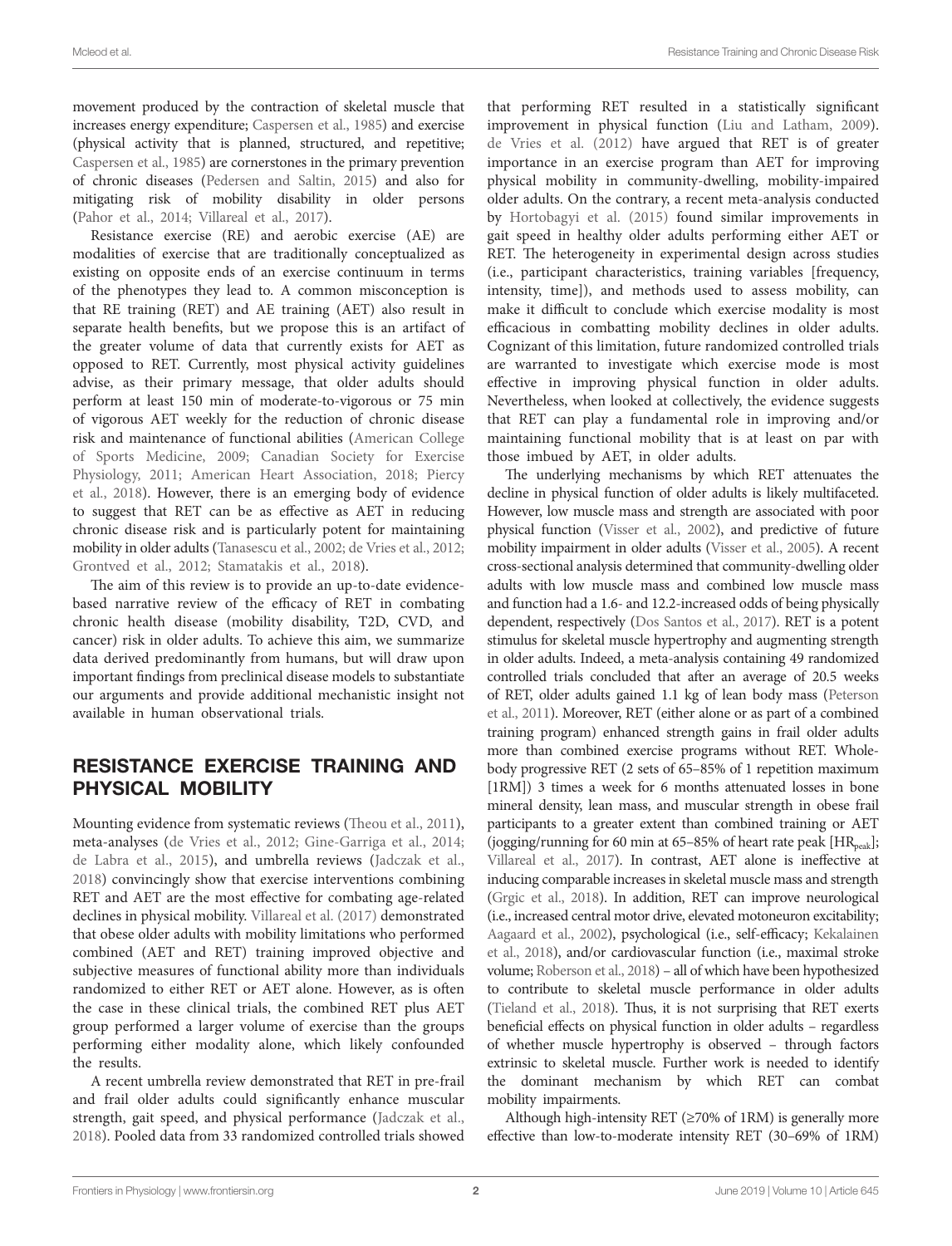in combating mobility decrements [\(de Vries et al., 2012\)](#page-8-0), the heterogeneity between studies makes it is difficult to conclude with a high degree of certainty the optimal RET intensity. It should be noted that RET where one's own body weight is used for resistance and in which activities of daily living are simulated (i.e., body-weight squat) can improve indices of physical function in older adults to a similar extent as conventional RET (requiring external loads; [Lustosa et al., 2011\)](#page-9-8). Notwithstanding, multicomponent exercise programs (consisting of RET, AET, and balance training in combination) appear to be the best strategy for attenuating declines in physical mobility [\(Theou et al., 2011](#page-10-6); [de Vries et al., 2012](#page-8-0); [Cadore et al., 2013](#page-7-5); [Gine-Garriga et al., 2014](#page-8-2); [de Labra et al., 2015](#page-8-3); [Jadczak et al., 2018](#page-8-4)).

### RESISTANCE EXERCISE TRAINING AND TYPE 2 DIABETES

A hallmark of aging is the progressive deterioration of wholebody insulin sensitivity and consequent impairment of glycemic control ([Jackson et al., 1982](#page-8-9)) that predispose older adults to T2D. T2D is the nexus of insulin resistance and impaired  $β$ - cell function (Weyer et al., 2001), and is one of the most prevalent metabolic diseases afflicting older adults [\(Statistics](#page-10-9)  [Canada, 2016\)](#page-10-9). In older adults, the insulin-mediated suppression of hepatic glucose output is delayed and peripheral glucose uptake into skeletal muscle is impaired ([Jackson et al., 1982](#page-8-9)). Inevitably, the inability of the aging pancreas to produce and secrete enough insulin to buffer the resistance in peripheral and hepatic tissues leads to T2D.

Given that ~80% of glucose is deposited in skeletal muscle during postprandial periods ([Thiebaud et al., 1982\)](#page-10-10), the loss of muscle mass and that of muscle metabolic quality with advancing age are thought to be primary drivers of insulin resistance and T2D development in older adults [\(DeFronzo](#page-8-10)  [and Tripathy, 2009\)](#page-8-10). Epidemiological data ([Srikanthan and](#page-10-11)  [Karlamangla, 2011](#page-10-11)) demonstrate an inverse relationship between lean body mass and insulin resistance, an effect that appears independent of, but exacerbated by, obesity in older adults ([Srikanthan et al., 2010\)](#page-10-12). Moreover, declining muscle strength and progressive mobility impairment with age likely cause a reduction in daily physical activity, which alone is sufficient to induce metabolic dysfunction [\(McGlory et al., 2018](#page-9-9)).

Recent work from our laboratory demonstrated that a reduction of habitual daily stepping for a period of 2 weeks (<1,000 steps/day) in prediabetic older adults results in significant impairments in glycemic control and an insulin-resistant state in response to a 75-g oral glucose challenge [\(McGlory et al.,](#page-9-9)  [2018\)](#page-9-9). Importantly, participants failed to recover baseline insulin sensitivity upon returning to habitual activity for 2 weeks. Recently, [Reidy et al. \(2018\)](#page-9-10) confirmed the induction of insulin resistance following step-reduction using a hyperinsulinemiceuglycemic clamp, the gold-standard method to assess insulin sensitivity. In contrast to our findings, however, [Reidy et al.](#page-9-10)  [\(2018\)](#page-9-10) demonstrated that older adults fully recovered baseline insulin sensitivity following a return to habitual stepping. These data together suggest that reductions in physical activity levels in older adults contribute substantially to the development of insulin resistance that precedes diabetes development.

Lifestyle interventions are arguably the most effective therapeutic strategies in terms of preventing and managing diabetes. Indeed, the Diabetes Prevention Program (DPP) demonstrated that lifestyle modifications (i.e., diet and exercise) were associated with a greater reduction (58 vs. 31%; [Knowler et al., 2002\)](#page-9-11) in the incidence of T2D compared to metformin – the current frontline therapy for T2D [\(American Diabetes Association, 2014\)](#page-7-6). Importantly, however, the DPP focused on AET with little consideration of the beneficial effects of RET on glycemic control. Interesting data from [Davy et al. \(2017\)](#page-8-11) demonstrated that after only 3 months (2×/week) of progressive, supervised, whole-body RET (1 set at 70–80% 1RM), ~34% of overweight/obese prediabetic older adults achieved normal glucose tolerance. These findings are not isolated and, when considered collectively [\(Zachwieja](#page-10-13)  [et al., 1996;](#page-10-13) [Iglay et al., 2007\)](#page-8-12), support the effectiveness of RET to improve glycemic control in elderly adults. These improvements would be expected, and have been reported to translate into reduced T2D incidence in the elderly [\(Grontved et al., 2012\)](#page-8-1). Indeed, an analysis of ~32,000 men between the ages of 40–75 years from the Health Professionals' Study demonstrated that men engaging in at least 150 min/week of RET had a 34% lower risk of developing diabetes over an 18-year period [\(Grontved](#page-8-1)  [et al., 2012](#page-8-1)). Model-derived estimates predict that a risk reduction of this magnitude  $(\sim 30\%)$  would save  $\sim$ \$1.5 billion in healthcare expenditure [\(Bilandzic and Rosella, 2017\)](#page-7-7).

People with diagnosed type 1 and type 2 diabetes can also benefit from the inclusion of RET for the management of glycemia as an adjunct therapy to antidiabetic pharmaceutical agents ([American Diabetes Association, 2018](#page-7-8)). In one study, an acute bout of either AE (running at 60% maximal oxygen uptake  $[VO<sub>2max</sub>]$  or whole-body RE (3 sets at 70% 1RM) resulted in significant reductions of plasma glucose levels in physically active type 1 diabetics [\(Yardley et al., 2013\)](#page-10-14). Although the decrement was greater during AE, interstitial glucose monitoring post-exercise demonstrated that only the participants performing RE maintained lower plasma glucose levels over the ensuing 24 h. In a recent meta-analysis including 360 older patients with T2D, RET for at least 8 weeks was also associated with clinically relevant improvements in glycated hemoglobin (HbA1c) and muscle strength (Lee et al., 2017). The RET-induced improvement in HbA1c was also observed in 7/8 studies systematically analyzed by [Gordon et al. \(2009\).](#page-8-13) Future randomized controlled trials are now needed to examine the salient mechanisms driving the rejuvenation of insulin sensitivity in response to RET, which are briefly considered below.

Muscle contraction *per se* improves glucose homeostasis through insulin-dependent and independent signaling pathways [\(Holloszy,](#page-8-14)  [2005](#page-8-14)). Theoretically, growth or atrophy of skeletal muscle is expected to perturb glucose handling through expansion or contraction, respectively, of the predominant glucose disposal site; however, RET can improve insulin sensitivity independently of changes in lean body mass [\(Holten et al., 2004](#page-8-15)), indicating that intrinsic insulin signaling is improved. After binding to its membrane receptor, insulin initiates a signaling cascade that converges on the phosphorylation of AS160, permitting the translocation and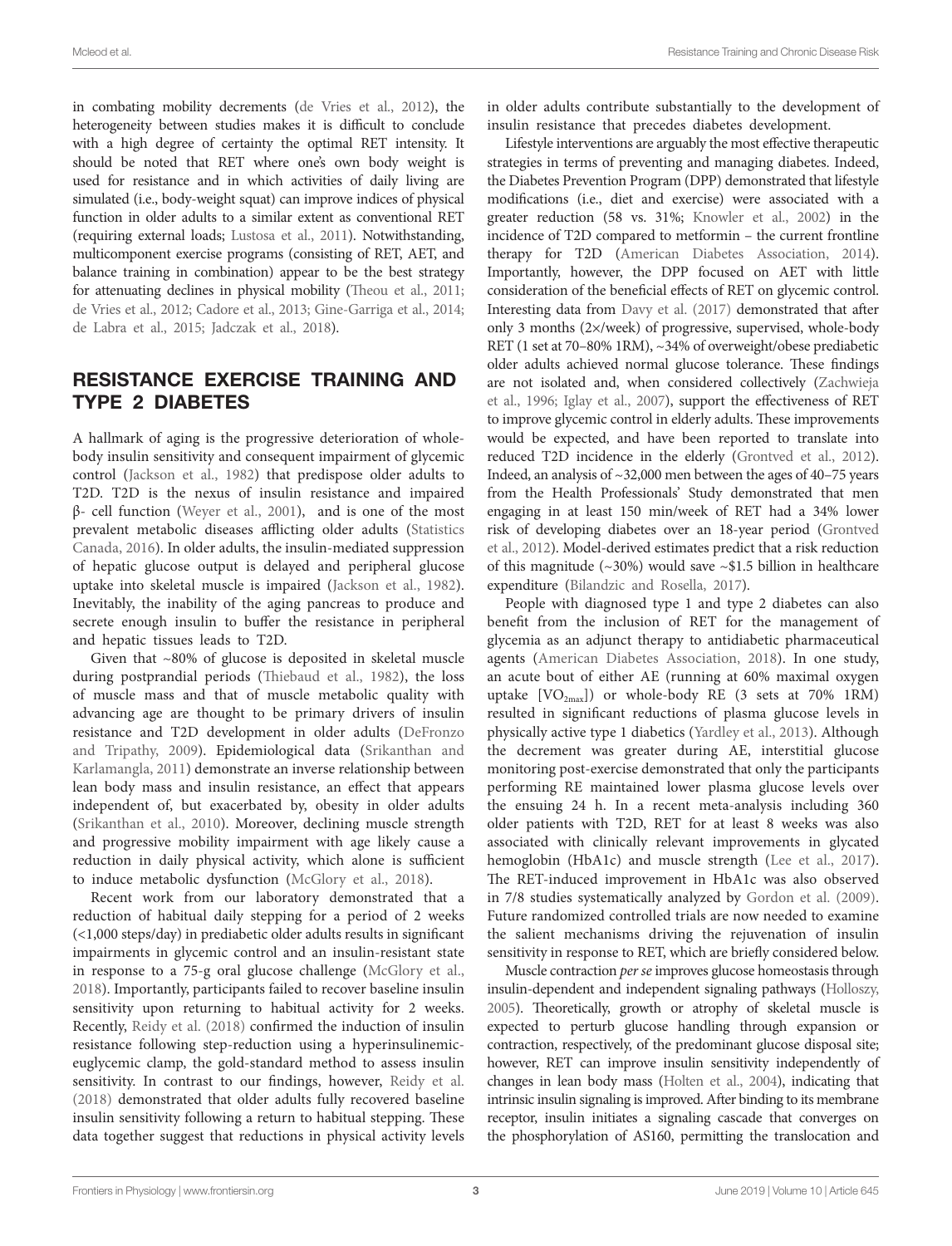docking of GLUT4 transporters onto the sarcolemma and enhancing glucose uptake. Insulin-mediated phosphorylation of AS160 is impaired in older adults resulting in reduced GLUT4 delivery to the sarcolemma and decreased muscle uptake [\(Consitt et al.,](#page-7-9)  [2013\)](#page-7-9). Once inside the cell, a majority of glucose is directed toward glycogen synthesis in normoglycemic adults *via* glycogen synthase activation. This process is impaired, and is thought to be a primary driver of insulin resistance, in T2D ([Shulman et al.,](#page-9-13)  [1990;](#page-9-13) [Pedersen et al., 2015](#page-9-14)). Glycogen synthase content is also reduced in aged skeletal muscle [\(Pastoris et al., 2000](#page-9-15)) and, together with reduced GLUT4 translocation, likely contributes to the marked reduction in peripheral glucose disposal in insulin-resistant older adults ([Jackson et al., 1988\)](#page-8-16). Fortunately, these age-related impairments are partially reversible with RET. For instance, sedentary older men participating in 8 weeks of combined RET and AET (training variables not published) demonstrated increased skeletal muscle hexokinase II, Akt2, glycogen synthase, and GLUT4 protein content ([Bienso et al., 2015](#page-7-10)). These changes were associated with a significant decrease of insulin area under the curve during an oral glucose tolerance test (OGTT), in the absence of change in glucose area under the curve, indicating an improvement in whole-body insulin sensitivity [\(Bienso et al., 2015](#page-7-10)). Finally, older adults participating in RET (3 sets at 60–85% 1RM) for 24 weeks exhibited large increases (~57%) in mitochondrial oxidative capacity ([Jubrias et al., 2001\)](#page-8-17), which is likely linked to the training-induced improvements in insulin sensitivity.

We propose that there is good rationale and data in support of a role for RET in the prevention and treatment of insulin resistance in older adults. However, it currently remains unclear which RET training variable is most closely related with the RET-induced improvements in glycemic control in individuals with T2D. Evidence from a systematic review ([Gordon et al.,](#page-8-13)  [2009\)](#page-8-13) suggests that exercise intensity is the key variable and that performing high-intensity RET (≥70% 1RM) results in the greatest improvement in glycemic control. However, the majority of trials included in this study did not control for the total volume of exercise being performed. Indeed, a recent study in individuals with T2D demonstrated that, when matched for exercise volume, there was no significant difference in glycemic control with highor low-intensity RET (75 vs. 50% of 1RM, respectively) ([Yang](#page-10-15)  [et al., 2017\)](#page-10-15). Further work is needed to confirm these results; nonetheless, this work provides rationale that older adults with T2D (or at high risk for developing T2D) should simply concentrate on performing RET without having to worry about the exercise intensity. The resolution of hyperglycemia and hyperinsulinemia in metabolically compromised older adults through exercise not only prevents the pathogenesis of T2D, but also the associated microvascular complications that, if unabated, are precursors to a number of comorbidities in persons with T2D.

#### RESISTANCE EXERCISE TRAINING AND CARDIOVASCULAR DISEASE

AET reduces the risk of CVD and mortality ([Yusuf et al.,](#page-10-16)  [2004;](#page-10-16) [O'Donnell et al., 2016](#page-9-16)), and as a result has been the focus of lifestyle interventions targeting these ailments. This observation comes as no surprise given that improved cardiorespiratory fitness – a hallmark adaptation in response to AET – is inversely associated with CVD risk and mortality [\(Nauman et al., 2017](#page-9-17)). In addition to cardiorespiratory fitness, muscle mass and strength are also independently associated with risk for CVD and mortality ([Ruiz et al., 2008;](#page-9-18) [Srikanthan](#page-10-17)  [et al., 2016;](#page-10-17) [Kim et al., 2017\)](#page-8-18), and yet RET is usually emphasized far less as an exercise modality that reduces CVD risk.

A follow-up from the Health Professional's study demonstrated that RET for at least 30 min per week resulted in a similar risk reduction compared to 2.5 h of brisk walking in fatal and nonfatal myocardial infarction [\(Tanasescu et al., 2002](#page-10-4)). Similarly, a recent analysis of the Women's Health study showed that women engaging in 60–120 min of RET per week had a similar 22% reduced risk of incident CVD as women engaging in 60–120 min of AET per week ([Shiroma et al., 2017](#page-9-19)). [Smutok](#page-9-20)  [et al. \(1993\)](#page-9-20) randomized older men at risk for developing CVD to either whole-body, progressive RET (2 sets at 60–70% 1RM) or treadmill walking/jogging (75–85% heart rate reserve) for 20 weeks and found that RET reduced risk factors associated with CVD to a similar degree as walking/jogging on the treadmill. Clearly, the aforementioned evidence suggests that RET is associated with reductions in CVD risk and mortality that are similar in magnitude as those provoked by AET.

From a mechanistic perspective, RET results in favorable improvements in a constellation of risk factors associated with CVD to the same degree as AET (i.e., blood pressure, blood lipids, insulin sensitivity, and vascular function; [Yang et al.,](#page-10-18)  [2014\)](#page-10-18). Graded increases in systolic blood pressure (SBP) and diastolic blood pressure (DBP) remain two of the most significant modifiable risk factors for CVD [\(Lopez et al., 2006\)](#page-9-21). Metaanalyses demonstrate that RET induces reductions in SBP and DBP that are of similar or greater magnitude to AET in healthy adults [\(Cornelissen and Smart, 2013](#page-7-11); [MacDonald et al., 2016](#page-9-22)). Notably, the magnitude of RET-induced reductions in SBP (5–6 mmHg) and DBP (3–4 mmHg) are associated with an 18% reduction of major cardiovascular events ([Blood Pressure](#page-7-12)  [Lowering Treatment Trialists Collaboration, 2014](#page-7-12)). The beneficial effects of RET on SBP and DBP extend to individuals with hypertension [\(MacDonald et al., 2016\)](#page-9-22). In fact, compared to individuals with normal blood pressure, individuals with hypertension yield the largest reductions in blood pressure following RET [\(MacDonald et al., 2016\)](#page-9-22). Considering that reductions in SBP and DBP serve as a cornerstone of CVD prevention in individuals with hypertension [\(Joseph et al.,](#page-8-19)  [2017\)](#page-8-19), RET may serve as an adjunct or even alternative treatment to commonly prescribed antihypertensive medications. Future randomized controlled trials are warranted to compare RET-induced BP reductions to antihypertensive medications in individuals with hypertension.

The above-mentioned benefits of RET on cardiovascular health extend to individuals with T2D [\(Yang et al., 2014\)](#page-10-18). Considering that compared to nondiabetic individuals, persons with T2D have a two- and fourfold risk of developing CVD, these findings are particularly important [\(Emerging Risk Factors Collaboration, 2010\)](#page-8-20). Age-specific mortality rates of CVD fell by ~15% between 2005 and 2015 [\(Roth et al., 2015\)](#page-9-0); however, as a consequence of the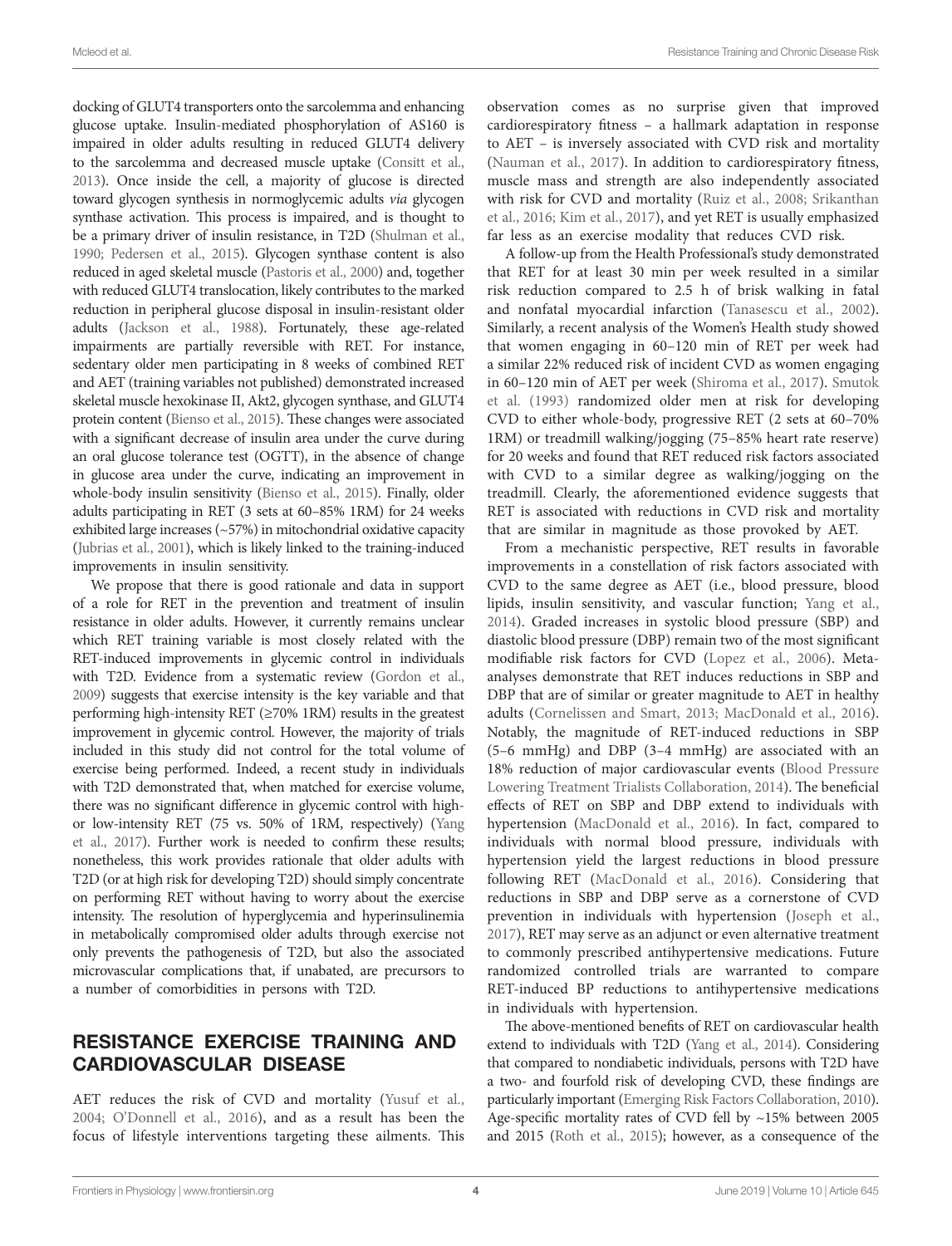rising prevalence of older adults living with T2D, estimates suggest an increasing proportion of cardiovascular mortality may be attributable to this metabolic condition. Although the beneficial effects of RET on cardiovascular health are clear, RET is not typically endorsed as a mode of exercise for reducing CVD risk [\(American Heart Association, 2018\)](#page-7-3).

Clinical prescription of RET is rare largely due to the perception that AET is safer and likely easier to implement in patients with CVD. It has been suggested that high-pressure loads induced on the heart by RET can lead to a mild form of cardiac hypertrophy, which can lead to higher mortality risk ([Kamada et al., 2017](#page-8-21)). However, excessive elevation of blood pressure is seen only with high-intensity RET ( $\geq$ 70% of 1RM) ([MacDougall et al., 1985](#page-9-23)), and is generally not a concern for lighter-to-moderate intensity RET (30–69% of 1RM). [Williams](#page-10-19)  [et al. \(2007\)](#page-10-19) argue that most RET studies evaluating safety have selected low-risk individuals, and that the studies do not provide reliable estimates of event rates on a population basis. However, this argument has limited supporting evidence. For example, [Hollings et al. \(2017\)](#page-8-22) pooled together data from 5 studies evaluating adverse events during low-to-moderate intensity RET (30–69% of 1RM) in older adults with CVD, and found that RET was actually associated with a *lower* rate of adverse cardiovascular complications than AET. Furthermore, a metaanalysis in older adults at risk for developing CVD demonstrated that arterial stiffness (a correlate of cardiovascular mortality; Laurent et al., 2001) does not increase or worsen following RET (Evans et al., 2018). In fact, an acute bout of RE appears to be more protective from ischemic changes than a bout of AE, and results in a lower heart rate response and higher diastolic perfusion pressure [\(Featherstone and Holly, 1993](#page-8-24)). These physiological changes result in a more favorable supply of oxygen to the myocardium during RE. Thus, the misconception that RET is less safe than AET in physically or metabolically vulnerable individuals lacks empirical evidence.

Our review leads us to propose that there is good evidence supporting a role for RET in maintaining cardiovascular health and again this is likely to be of a comparable magnitude in terms of risk reduction as that seen with AET. Regarding the exercise intensity required to exert beneficial effects on CVD risk factors, evidence demonstrates limited additional benefit to increasing RET intensity. Indeed, low-to-moderate intensity RET (30–69% of 1RM) exerts similar improvements in blood pressure ([Cornelissen](#page-7-11)  [and Smart, 2013\)](#page-7-11), and blood lipid profiles ([Lira et al., 2010](#page-9-25); [Sheikholeslami Vatani et al., 2011\)](#page-9-26) than high-intensity RET (≥70% of 1RM). Thus, contrary to popular belief, we argue that low-to moderate intensity RET (30–69% of 1RM) is safe and effective even in individuals with CVD or at risk for developing CVD.

## RESISTANCE EXERCISE TRAINING AND CANCER

Cancer is a leading cause of morbidity and mortality with approximately 14 million new cases and 9.6 million annual cancer-related deaths worldwide ([World Health Organization,](#page-10-20)  [Cancer Facts, 2018](#page-10-20)). Many of these cancer diagnoses share risk factors linked to T2D and CVD and are associated with a sedentary lifestyle ([Vainio et al., 2002\)](#page-10-21). In support of this assertion, a wealth of data demonstrate that regular physical activity is associated with a reduced risk of developing cancer, dying from cancer, and improving cancer prognosis [\(Keum et al., 2016;](#page-8-25) [Moore et al., 2016](#page-9-27)).

Using data derived from the Health Survey for England and the Scottish Health Survey consisting of 80,000 adults aged >30 years, [Stamatakis et al. \(2018\)](#page-10-5) demonstrated that adhering to guideline advice to perform RET (at least two times per week) was associated with a 34% reduced risk for cancer mortality; whereas adhering to the AET guidelines provided no statistical benefit. Moreover, cancer survivors who participated in RET at least once per week had a 33% reduction in all-cause mortality [\(Hardee et al., 2014\)](#page-8-26). A recent comprehensive review conducted by [Cormie et al. \(2017\)](#page-7-13) demonstrated that regular performance of both RET and AET following the diagnosis of cancer had a protective effect on cancer-specific mortality, cancer recurrence, and all-cause mortality. These observations would be expected, given that muscle mass and strength are inversely associated with cancer mortality ([Ruiz et al., 2009](#page-9-28); [Bennie et al., 2016](#page-7-14)). Although the aforementioned studies are observational and causation cannot be inferred, together they provide support for the hypothesis that regular performance of RET reduces cancer risk, cancer mortality, and cancer recurrence. Incorporating RET into a combined activity program appears to have complimentary effects on factors related to cancer development.

[Dieli-Conwright et al. \(2018\)](#page-8-27) demonstrated that following the American College of Sports Medicine/American Cancer Society exercise guidelines for 16 weeks (150 min of AET, and 2–3 sessions of RET/week) in overweight or obese breast cancer survivors improved all components of metabolic syndrome – a comorbid condition prevalent in cancer survivors following treatment that increases the risk for cancer recurrence [\(Russo](#page-9-29)  [et al., 2008](#page-9-29)) and cancer-specific mortality ([Pasanisi et al., 2006](#page-9-30)). While this work supports the utility of performing both AET and RET in reducing incident and recurrent cancer risk, future randomized controlled trials are warranted to identify which exercise modality (independently) is most effective in this regard.

RET also alleviates patients of some of the unwanted side effects associated with cancer treatment. Current therapeutic approaches (i.e., chemotherapy, radiation therapy, androgen deprivation therapy for prostate cancer) for cancer exacerbate the loss of skeletal muscle mass and strength in patients. Importantly, these adaptions have negative implications for vital clinical endpoints including cancer mortality [\(Ruiz et al., 2009;](#page-9-28) [Bennie et al., 2016\)](#page-7-14), disease progression, and therapeutic complications (dose-limiting toxicity; [Prado et al., 2008\)](#page-9-31). Wholebody, progressive RET (2–4 sets at 60–70% 1RM) can preserve muscle mass and strength in patients with prostate cancer undergoing androgen deprivation therapy [\(Galvao et al., 2010\)](#page-8-28) or radiation therapy ([Segal et al., 2009\)](#page-9-32). A recent meta-analysis in 1200 men with prostate cancer showed that regular RET improved muscular strength, body composition, and 400-m walking performance [\(Keilani et al., 2017](#page-8-29)). Importantly, 24 weeks of RET resulted in greater improvements in triglycerides, body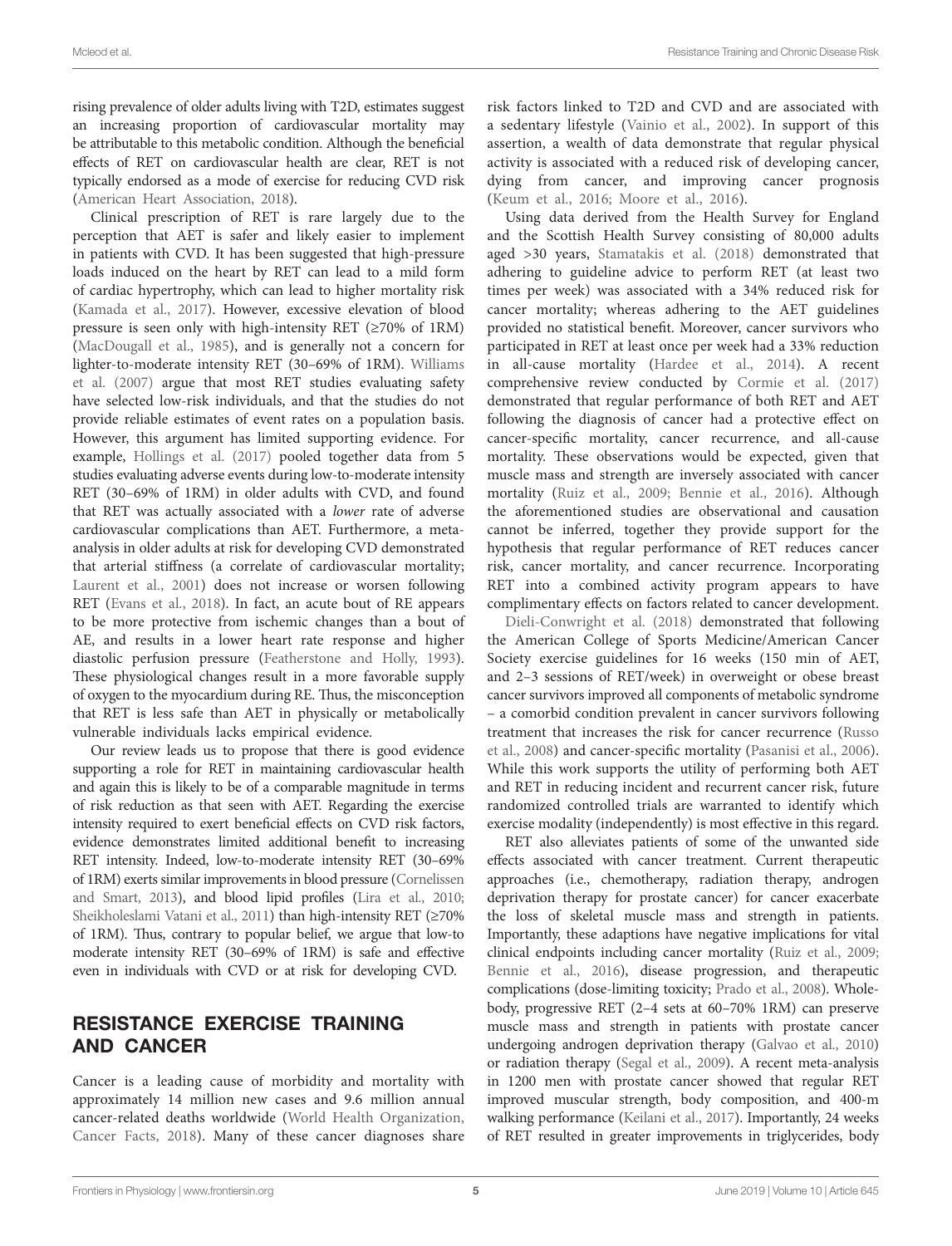fat, and quality of life than AET (cycle ergometer/treadmill/ elliptical for 45 min at 60-75%  $VO_{2max}$ ) during radiation therapy ([Segal et al., 2009\)](#page-9-32). Exciting data from the Supervised Trial of Aerobic Versus Resistance Training (START) trial demonstrated that whole-body, progressive RET (3 sets at 60–70% 1RM) improved lean body mass, strength, fatigue, and chemotherapy completion rate in breast cancer survivors receiving adjuvant treatment, whereas there was no difference between AET (cycle ergometer/treadmill/elliptical for 45 min at 60–80%  $VO_{2max}$ ) and usual care [\(Courneya et al., 2007](#page-7-15); [Adams et al., 2016](#page-7-16)). In a recent meta-analysis including 11 randomized controlled trials and 1,167 participants (74% women) receiving treatment for various cancers, regular performance of RET led to improvements in lean body mass, strength, and whole-body fat mass ([Strasser](#page-10-22)  [et al., 2013\)](#page-10-22). These findings are clinically relevant, given that increased adiposity – and the concomitant increase in inflammatory status – is prevalent following cancer treatment and can negatively impact cancer prognosis and increase the risk of recurrence ([Vance et al., 2011\)](#page-10-23). Furthermore, the beneficial effects of RET were augmented when RET interventions were of low-to-moderate intensity (≤69% 1RM), which may be more appealing for cancer patients who are unable to – due to comorbidities – lift weights at a high relative intensity ([Strasser et al., 2013](#page-10-22)).

Several biological mechanisms have been proposed to mediate the protective effects of RET on cancer risk and prognosis. RET improves indices of insulin sensitivity, body composition ([Strasser](#page-10-22)  [et al., 2013](#page-10-22)), immune function [\(Hagstrom et al., 2016\)](#page-8-30), sex hormone profile [\(Ennour-Idrissi et al., 2015;](#page-8-31) [Dieli-Conwright](#page-8-27)  [et al., 2018](#page-8-27)), and markers of inflammation ([Strasser et al., 2012](#page-10-24); Schmidt et al., 2016; Winters-Stone et al., 2018), all of which are factors hypothesized to contribute to cancer risk and progression ([McTiernan, 2008](#page-9-34)). Recently, skeletal muscle has been recognized as an endocrine organ capable of releasing small peptides into the bloodstream (collectively referred to as myokines), which can exert anti-inflammatory and insulin-sensitizing systemic effects on distant tissues. Given the tight relationship between obesity, insulin resistance, and inflammation with cancer risk and prognosis ([Barone et al., 2008](#page-7-17); [Deng et al., 2016\)](#page-8-32), there is potential for the biological support of exercise-induced myokine secretion in anticancer progression. Exciting data from [Pedersen et al. \(2016\)](#page-9-35) demonstrate that voluntary wheel running reduced tumor volume by approximately 60% in tumor-bearing C57BL/6 mice. Reductions in tumor volume were associated with natural killer cell infiltration into the tumors, which was dependent upon the release of interleukin-6 (IL-6) from contracting skeletal muscle [\(Pedersen](#page-9-35)  [et al., 2016](#page-9-35)). In fact, the entire process of IL-6 release from contracting skeletal muscles appeared to be unique as intravenous injections of IL-6 failed to reduce tumor growth ([Pedersen et al.,](#page-9-35)  [2016](#page-9-35)). Although the results of [Pedersen et al. \(2016\)](#page-9-35) demonstrate that contracting skeletal muscles are capable of naturally manufacturing molecules with anti-tumorigenic properties, far less is known regarding the role of RET on myokine release. Given that myokine release in humans is a process dependent upon the contraction of skeletal muscle [\(Hojman et al., 2018](#page-8-33)), we hypothesize that RET would lead to a similar increase in myokine secretion as AET. Thus, the relationship between RET

and myokine release in combatting malignant tumors warrants investigation.

Similar to AET, there is a role for RET in reducing cancer risk, cancer recurrence, cancer mortality, and improving prognosis during adjuvant therapies. Given that cancer has surpassed CVD as the leading cause of death in several developed countries [\(Tanday, 2016\)](#page-10-0), these observations are of great importance. Although the importance of RET for breast cancer and prostate cancer is becoming apparent, the effects of RET on other cancer types are equivocal, and warrant further investigation. Future work should be focused upon unraveling the optimal dose, intensity, and mechanisms specific to RET-induced cancer benefits.

## RESISTANCE EXERCISE TRAINING RECOMMENDATIONS FOR REDUCING AGE-RELATED CHRONIC DISEASE RISK

The wide-ranging health benefits of regular RET are well established; however, adherence to RET in older adults remains low, and the most commonly cited barriers to participation of RET are: (1) risk of injury (from lifting heavy relative loads) and (2) required access to a gym facility [\(Burton et al., 2017](#page-7-18)). However, utilizing one's own body weight as resistance, or light-to-moderate relative loads (30–69% of 1RM) is just as effective as lifting heavy relative loads (≥70% of 1RM) for exerting health benefits [\(Lira et al., 2010](#page-9-25); [Lustosa et al., 2011](#page-9-8); [Sheikholeslami Vatani](#page-9-26)  [et al., 2011;](#page-9-26) [Cornelissen and Smart, 2013;](#page-7-11) [Strasser et al., 2013;](#page-10-22) [Csapo and Alegre, 2016;](#page-8-34) [Yang et al., 2017;](#page-10-15) [Stamatakis et al.,](#page-10-5)  [2018](#page-10-5)). Cognizant of these findings, RET recommendations have been formulated, which may aid older adults in adhering to and thus reducing chronic disease risk (**[Figure 1](#page-5-0)**). We suggest that exercise volume is more salient than exercise intensity in mediating

<span id="page-5-0"></span>

FIGURE 1 | Evidence-based resistance exercise training recommendations for reducing age-related chronic disease risk. Abbreviations: 1RM, 1 repetition maximum.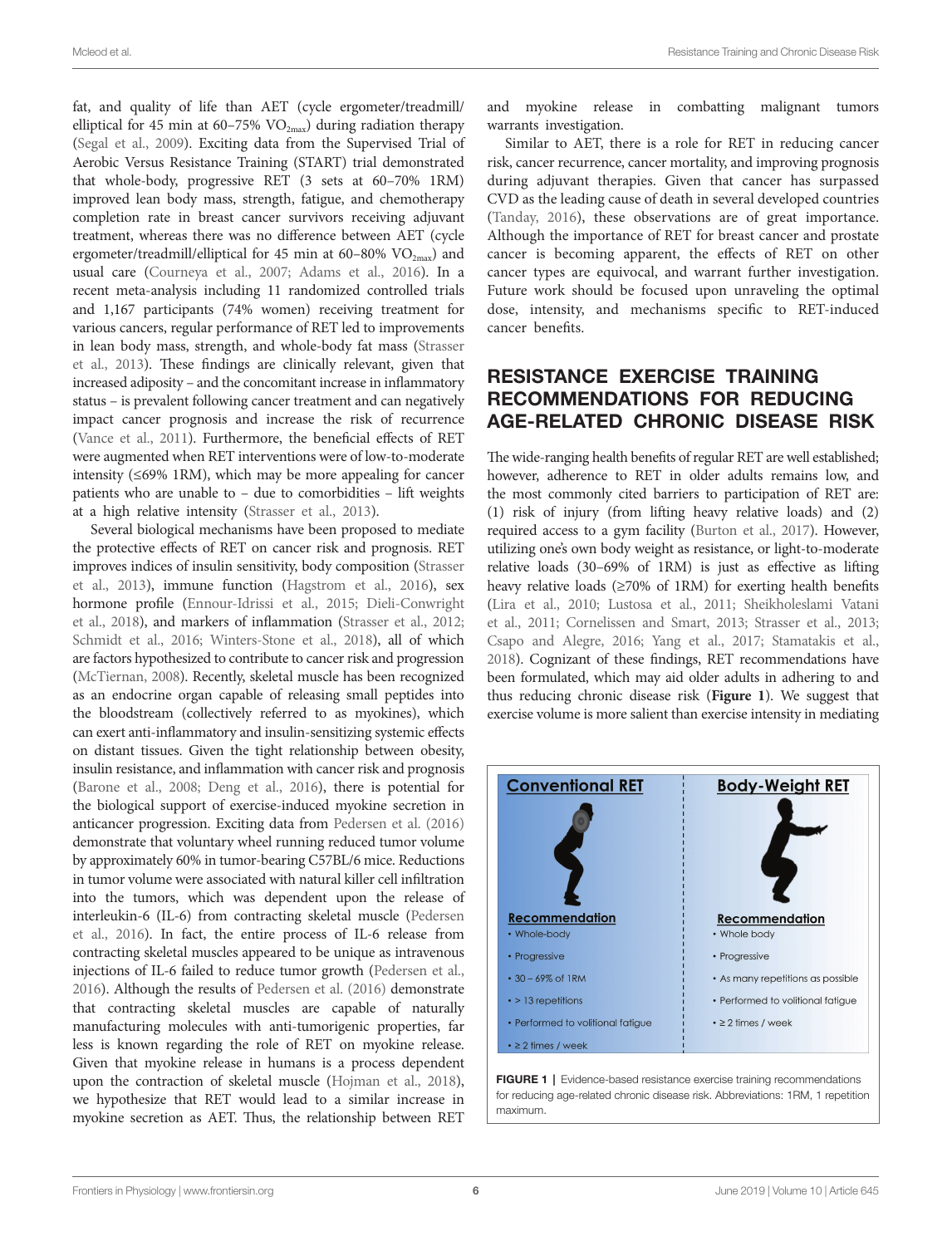<span id="page-6-0"></span>

<span id="page-6-1"></span>TABLE 1 | Age-related changes in risk factors for chronic disease and the adaptive responses to aerobic exercise training and resistance exercise training.

| <b>Adaptations</b>                                                                                                          | Aging      | <b>AET</b>                                                                                                                                                                     | <b>RET</b>                                                                                                                                                                  |
|-----------------------------------------------------------------------------------------------------------------------------|------------|--------------------------------------------------------------------------------------------------------------------------------------------------------------------------------|-----------------------------------------------------------------------------------------------------------------------------------------------------------------------------|
| <b>Whole-body adaptations</b>                                                                                               |            |                                                                                                                                                                                |                                                                                                                                                                             |
| Muscle strength                                                                                                             |            | $\leftrightarrow$ (Grgic et al., 2018)                                                                                                                                         | 11 (Cadore et al., 2013)                                                                                                                                                    |
| Muscle mass<br>Bone mineral density                                                                                         |            | $\leftrightarrow$ (Grgic et al., 2018)<br>$\leftrightarrow$ (Villareal et al., 2017)                                                                                           | 11 (Peterson et al., 2011)<br>1 (Villareal et al., 2017)                                                                                                                    |
| VO <sub>2peak</sub><br>Physical function                                                                                    |            | 11 (Bienso et al., 2015)<br>↑ (Jadczak et al., 2018)                                                                                                                           | ↑ (Bienso et al., 2015)<br>↑ (Jadczak et al., 2018)                                                                                                                         |
| <b>Type II diabetes</b>                                                                                                     |            |                                                                                                                                                                                |                                                                                                                                                                             |
| <b>Risk</b><br>Glycemic control<br>Insulin signaling<br>Oxidative capacity                                                  |            | ↓ (Knowler et al., 2002)<br>1 (Bienso et al., 2015)<br>1 (Bienso et al., 2015)<br>1 (Jubrias et al., 2001)                                                                     | $\downarrow$ (Grontved et al., 2012)<br>1 (Bienso et al., 2015)<br>1 (Bienso et al., 2015)<br>1 (Jubrias et al., 2001)                                                      |
| Cardiovascular disease                                                                                                      |            |                                                                                                                                                                                |                                                                                                                                                                             |
| <b>Risk</b><br>Blood pressure<br>Blood lipids<br>High-density lipoprotein<br>Low-density lipoprotein<br>Cholesterol         |            | J (Tanasescu et al., 2002)<br>$\leftrightarrow$ (Cornelissen and Smart, 2013)<br>1 (Yang et al., 2014)<br>↓ (Yang et al., 2014)<br>↓ (Yang et al., 2014)                       | J (Tanasescu et al., 2002)<br>J (Cornelissen and Smart, 2013)<br>1 (Yang et al., 2014)<br>↓ (Yang et al., 2014)<br>↓ (Yang et al., 2014)                                    |
| Triglycerides                                                                                                               |            | ↓ (Yang et al., 2014)                                                                                                                                                          | ↓ (Yang et al., 2014)                                                                                                                                                       |
| Cancer                                                                                                                      |            |                                                                                                                                                                                |                                                                                                                                                                             |
| <b>Incident Risk</b><br>Risk of recurrence<br>Quality of life<br>Therapy completion rate<br>Immune function<br>Inflammation | N/A<br>N/A | ↓ (Keum et al., 2016)<br>L (Dieli-Conwright et al., 2018)<br>1 (Segal et al., 2009)<br>$\leftrightarrow$ (Courneya et al., 2007)<br>1 (McTiernan, 2008)<br>J (McTiernan, 2008) | ↓ (Keum et al., 2016)<br>J (Dieli-Conwright et al., 2018)<br>11 (Segal et al., 2009)<br>↑ (Courneya et al., 2007)<br>↑ (Hagstrom et al., 2016)<br>J (Strasser et al., 2012) |

↑ *Indicates an increasing effect on the parameter,* ↓ *indicates a decreasing effect on the parameter, and* ↔ *indicates no effect on the parameter. The number of arrows denotes the magnitude of effect. Abbreviations: N/A, not available.*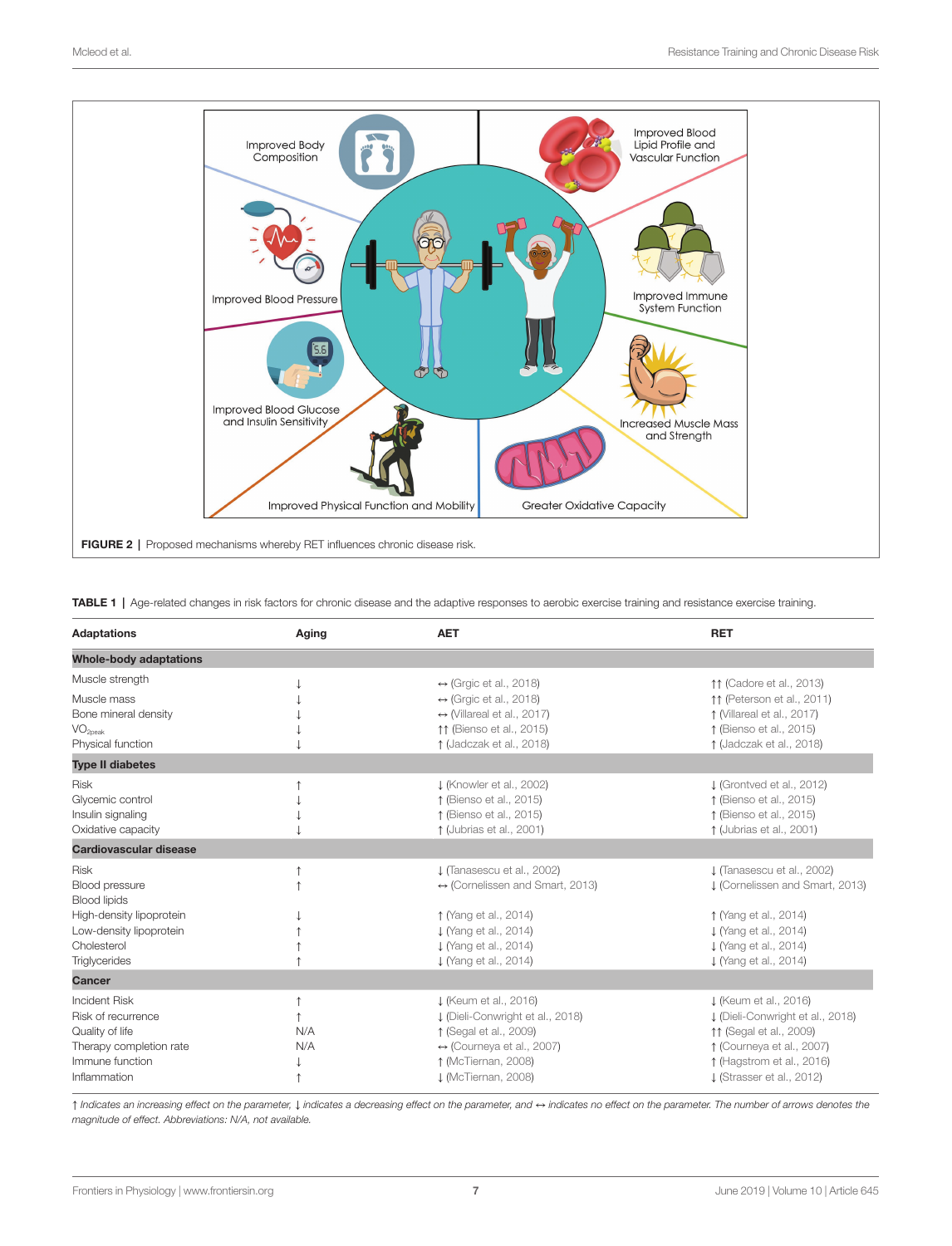the positive adaptations discussed herein, and that as long as RET is performed to volitional fatigue, older adults can reap the health benefits of RET.

## RESISTANCE EXERCISE TRAINING: FROM A SUPPORTING TO A STARRING ROLE?

The evidence presented in this review demonstrates the beneficial effects of RET on reducing chronic disease risk (mobility disability, T2D, CVD, and cancer) in older adults (**[Figure 2](#page-6-0)**). Regular performance of RET improves muscle mass, strength, and function, and can have direct effects on the primary prevention of a number of chronic diseases. On the basis of the evidence we have highlighted, RET-induced benefits in chronic disease risk are equivalent if not superior in magnitude as AET (**[Table 1](#page-6-1)**). Nonetheless, a number of agencies endorse performing 150 min of AET per week to mitigate age-related chronic disease risk, whereas the role of RET on overall health is typically underappreciated. Furthermore, only 2.4% of older adults achieve this AET recommendation ([Troiano et al., 2008](#page-10-26)), and this may be due in part to the guidelines including intensities or volumes potentially unreachable for older adults limited by many comorbidities. Based on the evidence presented

#### **REFERENCES**

- <span id="page-7-4"></span>Aagaard, P., Simonsen, E. B., Andersen, J. L., Magnusson, P., and Dyhre-Poulsen, P. (2002). Neural adaptation to resistance training: changes in evoked V-wave and H-reflex responses. *J. Appl. Physiol.* 92, 2309–2318. doi: [10.1152/](https://doi.org/10.1152/japplphysiol.01185.2001) [japplphysiol.01185.2001](https://doi.org/10.1152/japplphysiol.01185.2001)
- <span id="page-7-16"></span>Adams, S. C., Segal, R. J., McKenzie, D. C., Vallerand, J. R., Morielli, A. R., Mackey, J. R., et al. (2016). Impact of resistance and aerobic exercise on sarcopenia and dynapenia in breast cancer patients receiving adjuvant chemotherapy: a multicenter randomized controlled trial. *Breast Cancer Res. Treat.* 158, 497–507. doi: [10.1007/s10549-016-3900-2](https://doi.org/10.1007/s10549-016-3900-2)
- <span id="page-7-1"></span>American College of Sports Medicine, Chodzko-Zajko, W. J., Proctor, D. N., Fiatarone Singh, M. A., Minson, C. T., Nigg, C. R., et al. (2009). American college of sports medicine position stand. Exercise and physical activity for older adults. *Med. Sci. Sports Exerc.* 41, 1510–1530. doi: [10.1249/](https://doi.org/10.1249/MSS.0b013e3181a0c95c) [MSS.0b013e3181a0c95c](https://doi.org/10.1249/MSS.0b013e3181a0c95c)
- <span id="page-7-6"></span>American Diabetes Association (2014). Standards of medical care in diabetes--2014. *Diabetes Care* 37(Suppl. 1), S14–S80. doi: [10.2337/dc14-S014](https://doi.org/10.2337/dc14-S014)
- <span id="page-7-8"></span>American Diabetes Association (2018). 4. Lifestyle management: standards of medical care in diabetes-2018. *Diabetes Care* 41(Suppl. 1), S38–S50. doi: [10.2337/dc18-S004](https://doi.org/10.2337/dc18-S004)
- <span id="page-7-3"></span>American Heart Association (2018). Available at: [https://www.heart.org/en/](https://www.heart.org/en/healthy-living/fitness/fitness-basics/aha-recs-for-physical-activity-in-adults?appName=WebApp) [healthy-living/fitness/fitness-basics/aha-recs-for-physical-activity-in](https://www.heart.org/en/healthy-living/fitness/fitness-basics/aha-recs-for-physical-activity-in-adults?appName=WebApp)[adults?appName=WebApp](https://www.heart.org/en/healthy-living/fitness/fitness-basics/aha-recs-for-physical-activity-in-adults?appName=WebApp) (accessed November, 2018).
- <span id="page-7-17"></span>Barone, B. B., Yeh, H. C., Snyder, C. F., Peairs, K. S., Stein, K. B., Derr, R. L., et al. (2008). Long-term all-cause mortality in cancer patients with preexisting diabetes mellitus: a systematic review and meta-analysis. *JAMA* 300, 2754–2764. doi: [10.1001/jama.2008.824](https://doi.org/10.1001/jama.2008.824)
- <span id="page-7-14"></span>Bennie, J. A., Pedisic, Z., van Uffelen, J. G., Gale, J., Banting, L. K., Vergeer, I., et al. (2016). The descriptive epidemiology of total physical activity, musclestrengthening exercises and sedentary behaviour among Australian adults results from the National Nutrition and Physical Activity Survey. *BMC Public Health* 16:73. doi: [10.1186/s12889-016-2736-3](https://doi.org/10.1186/s12889-016-2736-3)
- <span id="page-7-10"></span>Bienso, R. S., Olesen, J., Gliemann, L., Schmidt, J. F., Matzen, M. S., Wojtaszewski, J. F., et al. (2015). Effects of exercise training on regulation of skeletal

in this narrative review, we propose that RET may serve as *"another tool in the toolbox"* for older adults to remain physically active and combat chronic disease risk. We do acknowledge that some knowledge gaps exist such as the optimal dose and intensity of RET required to exert health benefits and clinical trial evidence showing head-to-head comparisons with AET, and further investigations are needed.

#### AUTHOR CONTRIBUTIONS

JCM, TS, and SMP wrote the initial draft of the manuscript. All authors edited and approved the final version of the manuscript and agree to be accountable for all aspects of the work. All persons designated as authors qualify for authorship, and all those who qualify for authorship are listed.

#### FUNDING

SMP received funding from the National Science and Engineering Research Council of Canada, the Canadian Institutes for Health Research, and the Canada Research Chairs program. TS acknowledges support from the McMaster Institute on Research Aging.

muscle glucose metabolism in elderly men. *J. Gerontol. A Biol. Sci. Med. Sci.* 70, 866–872. doi: [10.1093/gerona/glv012](https://doi.org/10.1093/gerona/glv012)

- <span id="page-7-7"></span>Bilandzic, A., and Rosella, L. (2017). The cost of diabetes in Canada over 10 years: applying attributable health care costs to a diabetes incidence prediction model. *Health Promot. Chronic Dis. Prev. Can.* 37, 49–53. doi: [10.24095/hpcdp.37.2.03](https://doi.org/10.24095/hpcdp.37.2.03)
- <span id="page-7-12"></span>Blood Pressure Lowering Treatment Trialists Collaboration (2014). Blood pressurelowering treatment based on cardiovascular risk: a meta-analysis of individual patient data. *Lancet* 384, 591–598. doi: [10.1016/S0140-6736\(14\)61212-5](https://doi.org/10.1016/S0140-6736(14)61212-5)
- <span id="page-7-18"></span>Burton, E., Farrier, K., Lewin, G., Pettigrew, S., Hill, A. M., Airey, P., et al. (2017). Motivators and barriers for older people participating in resistance training: a systematic review. *J. Aging Phys. Act.* 25, 311–324. doi: [10.1123/japa.2015-0289](https://doi.org/10.1123/japa.2015-0289)
- <span id="page-7-5"></span>Cadore, E. L., Rodriguez-Manas, L., Sinclair, A., and Izquierdo, M. (2013). Effects of different exercise interventions on risk of falls, gait ability, and balance in physically frail older adults: a systematic review. *Rejuvenation Res.* 16, 105–114. doi: [10.1089/rej.2012.1397](https://doi.org/10.1089/rej.2012.1397)
- <span id="page-7-2"></span>Canadian Society for Exercise Physiology (2011). Exercise guidelines for older adults. Available at:<http://www.csep.ca/view.asp?ccid=580> (accessed November, 2018).
- <span id="page-7-0"></span>Caspersen, C. J., Powell, K. E., and Christenson, G. M. (1985). Physical activity, exercise, and physical fitness: definitions and distinctions for health-related research. *Public Health Rep.* 100, 126–131.
- <span id="page-7-9"></span>Consitt, L. A., Van Meter, J., Newton, C. A., Collier, D. N., Dar, M. S., Wojtaszewski, J. F., et al. (2013). Impairments in site-specific AS160 phosphorylation and effects of exercise training. *Diabetes* 62, 3437–3447. doi: [10.2337/db13-0229](https://doi.org/10.2337/db13-0229)
- <span id="page-7-13"></span>Cormie, P., Zopf, E. M., Zhang, X., and Schmitz, K. H. (2017). The impact of exercise on cancer mortality, recurrence, and treatment-related adverse effects. *Epidemiol. Rev.* 39, 71–92. doi: [10.1093/epirev/mxx007](https://doi.org/10.1093/epirev/mxx007)
- <span id="page-7-11"></span>Cornelissen, V. A., and Smart, N. A. (2013). Exercise training for blood pressure: a systematic review and meta-analysis. *J. Am. Heart Assoc.* 2:e004473. doi: [10.1161/JAHA.112.004473](https://doi.org/10.1161/JAHA.112.004473)
- <span id="page-7-15"></span>Courneya, K. S., Segal, R. J., Mackey, J. R., Gelmon, K., Reid, R. D., Friedenreich, C. M., et al. (2007). Effects of aerobic and resistance exercise in breast cancer patients receiving adjuvant chemotherapy: a multicenter randomized controlled trial. *J. Clin. Oncol.* 25, 4396–4404. doi: [10.1200/JCO.2006.08.2024](https://doi.org/10.1200/JCO.2006.08.2024)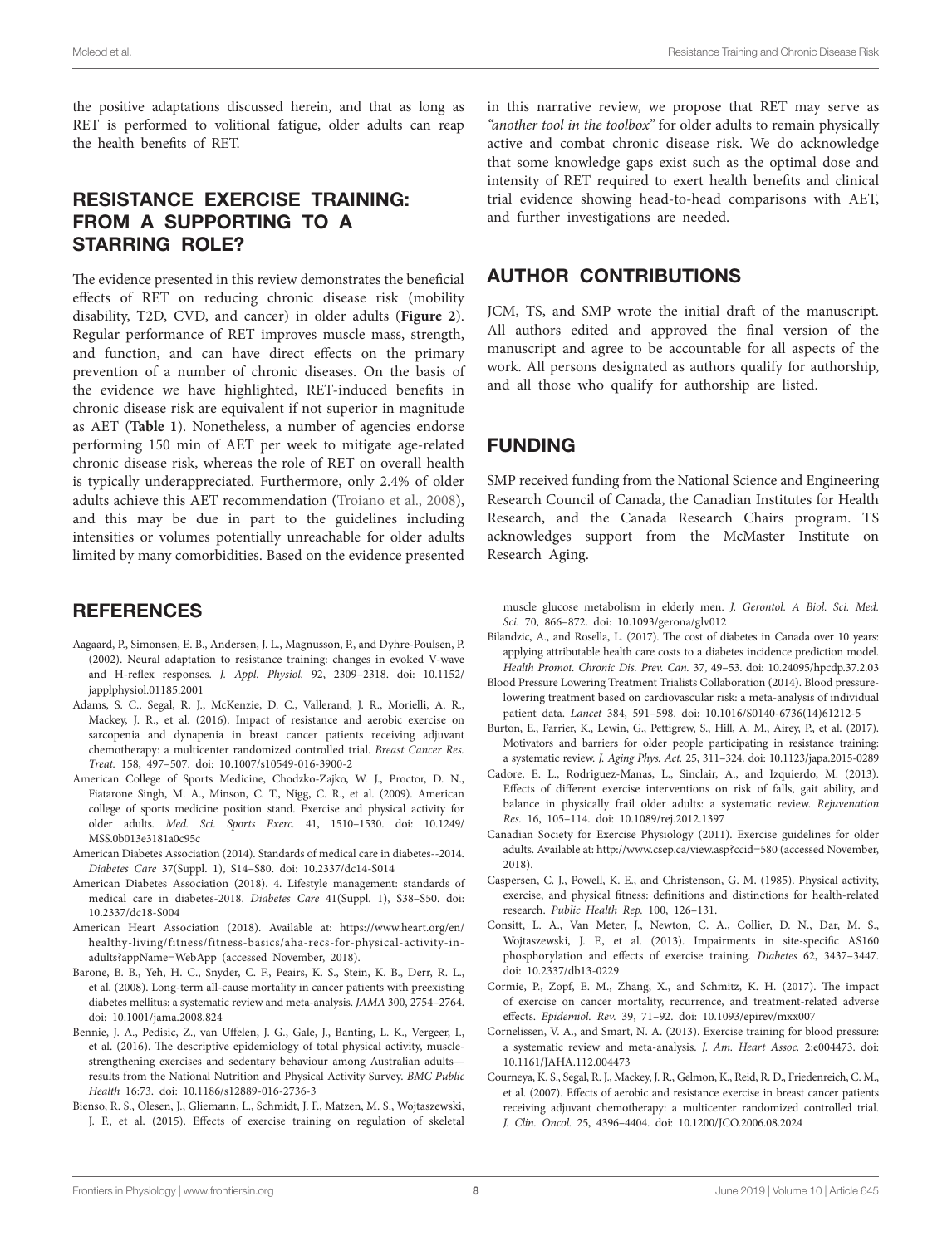- <span id="page-8-34"></span>Csapo, R., and Alegre, L. M. (2016). Effects of resistance training with moderate vs heavy loads on muscle mass and strength in the elderly: a meta-analysis. *Scand. J. Med. Sci. Sports* 26, 995–1006. doi: [10.1111/sms.12536](https://doi.org/10.1111/sms.12536)
- <span id="page-8-11"></span>Davy, B. M., Winett, R. A., Savla, J., Marinik, E. L., Baugh, M. E., Flack, K. D., et al. (2017). Resist diabetes: a randomized clinical trial for resistance training maintenance in adults with prediabetes. *PLoS One* 12:e0172610. doi: [10.1371/](https://doi.org/10.1371/journal.pone.0172610) [journal.pone.0172610](https://doi.org/10.1371/journal.pone.0172610)
- <span id="page-8-3"></span>de Labra, C., Guimaraes-Pinheiro, C., Maseda, A., Lorenzo, T., and Millan-Calenti, J. C. (2015). Effects of physical exercise interventions in frail older adults: a systematic review of randomized controlled trials. *BMC Geriatr.* 15:154. doi: [10.1186/s12877-015-0155-4](https://doi.org/10.1186/s12877-015-0155-4)
- <span id="page-8-0"></span>de Vries, N. M., van Ravensberg, C. D., Hobbelen, J. S., Olde Rikkert, M. G., Staal, J. B., and Nijhuis-van der Sanden, M. W. (2012). Effects of physical exercise therapy on mobility, physical functioning, physical activity and quality of life in community-dwelling older adults with impaired mobility, physical disability and/or multi-morbidity: a meta-analysis. *Ageing Res. Rev.* 11, 136–149. doi: [10.1016/j.arr.2011.11.002](https://doi.org/10.1016/j.arr.2011.11.002)
- <span id="page-8-10"></span>DeFronzo, R. A., and Tripathy, D. (2009). Skeletal muscle insulin resistance is the primary defect in type 2 diabetes. *Diabetes Care* 32(Suppl. 2), S157–S163. doi: [10.2337/dc09-S302](https://doi.org/10.2337/dc09-S302)
- <span id="page-8-32"></span>Deng, T., Lyon, C. J., Bergin, S., Caligiuri, M. A., and Hsueh, W. A. (2016). Obesity, inflammation, and cancer. *Annu. Rev. Pathol.* 11, 421–449. doi: [10.1146/annurev-pathol-012615-044359](https://doi.org/10.1146/annurev-pathol-012615-044359)
- <span id="page-8-27"></span>Dieli-Conwright, C. M., Courneya, K. S., Demark-Wahnefried, W., Sami, N., Lee, K., Buchanan, T. A., et al. (2018). Effects of aerobic and resistance exercise on metabolic syndrome, sarcopenic obesity, and circulating biomarkers in overweight or obese survivors of breast cancer: a randomized controlled trial. *J. Clin. Oncol.* 36, 875–883. doi: [10.1200/JCO.2017.75.7526](https://doi.org/10.1200/JCO.2017.75.7526)
- <span id="page-8-6"></span>Dos Santos, L., Cyrino, E. S., Antunes, M., Santos, D. A., and Sardinha, L. B. (2017). Sarcopenia and physical independence in older adults: the independent and synergic role of muscle mass and muscle function. *J. Cachexia. Sarcopenia Muscle* 8, 245–250. doi: [10.1002/jcsm.12160](https://doi.org/10.1002/jcsm.12160)
- <span id="page-8-20"></span>Emerging Risk Factors Collaboration, Sarwar, N., Gao, P., Seshasai, S. R., Gobin, R., Kaptoge, S., et al. (2010). Diabetes mellitus, fasting blood glucose concentration, and risk of vascular disease: a collaborative meta-analysis of 102 prospective studies. *Lancet* 375, 2215–2222. doi: [10.1016/](https://doi.org/10.1016/S0140-6736(10)60484-9) [S0140-6736\(10\)60484-9](https://doi.org/10.1016/S0140-6736(10)60484-9)
- <span id="page-8-31"></span>Ennour-Idrissi, K., Maunsell, E., and Diorio, C. (2015). Effect of physical activity on sex hormones in women: a systematic review and meta-analysis of randomized controlled trials. *Breast Cancer Res.* 17:139. doi: [10.1186/](https://doi.org/10.1186/s13058-015-0647-3) [s13058-015-0647-3](https://doi.org/10.1186/s13058-015-0647-3)
- <span id="page-8-23"></span>Evans, W., Willey, Q., Hanson, E. D., and Stoner, L. (2018). Effects of resistance training on arterial stiffness in persons at risk for cardiovascular disease: a meta-analysis. *Sports Med.* 48, 2785–2795. doi: [10.1007/s40279-018-1001-6](https://doi.org/10.1007/s40279-018-1001-6)
- <span id="page-8-24"></span>Featherstone, J. F., Holly, R. G., and Amsterdam, E. A. (1993). Physiologic responses to weight lifting in coronary artery disease. *Am. J. Cardiol.* 71, 287–292. doi: [10.1016/0002-9149\(93\)90792-B](https://doi.org/10.1016/0002-9149(93)90792-B)
- <span id="page-8-28"></span>Galvao, D. A., Taaffe, D. R., Spry, N., Joseph, D., and Newton, R. U. (2010). Combined resistance and aerobic exercise program reverses muscle loss in men undergoing androgen suppression therapy for prostate cancer without bone metastases: a randomized controlled trial. *J. Clin. Oncol.* 28, 340–347. doi: [10.1200/JCO.2009.23.2488](https://doi.org/10.1200/JCO.2009.23.2488)
- <span id="page-8-2"></span>Gine-Garriga, M., Roque-Figuls, M., Coll-Planas, L., Sitja-Rabert, M., and Salva, A. (2014). Physical exercise interventions for improving performancebased measures of physical function in community-dwelling, frail older adults: a systematic review and meta-analysis. *Arch. Phys. Med. Rehabil.* 95, 753–769. e753. doi: [10.1016/j.apmr.2013.11.007](https://doi.org/10.1016/j.apmr.2013.11.007)
- <span id="page-8-13"></span>Gordon, B. A., Benson, A. C., Bird, S. R., and Fraser, S. F. (2009). Resistance training improves metabolic health in type 2 diabetes: a systematic review. *Diabetes Res. Clin. Pract.* 83, 157–175. doi: [10.1016/j.diabres.2008.11.024](https://doi.org/10.1016/j.diabres.2008.11.024)
- <span id="page-8-7"></span>Grgic, J., McLlvenna, L. C., Fyfe, J. J., Sabol, F., Bishop, D. J., Schoenfeld, B. J., et al. (2018). Does aerobic training promote the same skeletal muscle hypertrophy as resistance training? A systematic review and meta-analysis. *Sports Med.* 49, 233–254. doi: [10.1007/s40279-018-1008-z](https://doi.org/10.1007/s40279-018-1008-z)
- <span id="page-8-1"></span>Grontved, A., Rimm, E. B., Willett, W. C., Andersen, L. B., and Hu, F. B. (2012). A prospective study of weight training and risk of type 2 diabetes mellitus in men. *Arch. Intern. Med.* 172, 1306–1312. doi: [10.1001/](https://doi.org/10.1001/archinternmed.2012.3138) [archinternmed.2012.3138](https://doi.org/10.1001/archinternmed.2012.3138)
- <span id="page-8-30"></span>Hagstrom, A. D., Marshall, P. W., Lonsdale, C., Papalia, S., Cheema, B. S., Toben, C., et al. (2016). The effect of resistance training on markers of immune function and inflammation in previously sedentary women recovering from breast cancer: a randomized controlled trial. *Breast Cancer Res. Treat.* 155, 471–482. doi: [10.1007/s10549-016-3688-0](https://doi.org/10.1007/s10549-016-3688-0)
- <span id="page-8-26"></span>Hardee, J. P., Porter, R. R., Sui, X., Archer, E., Lee, I. M., Lavie, C. J., et al. (2014). The effect of resistance exercise on all-cause mortality in cancer survivors. *Mayo Clin. Proc.* 89, 1108–1115. doi: [10.1016/j.mayocp.2014.03.018](https://doi.org/10.1016/j.mayocp.2014.03.018)
- <span id="page-8-33"></span>Hojman, P., Gehl, J., Christensen, J. F., and Pedersen, B. K. (2018). Molecular mechanisms linking exercise to cancer prevention and treatment. *Cell Metab.* 27, 10–21. doi: [10.1016/j.cmet.2017.09.015](https://doi.org/10.1016/j.cmet.2017.09.015)
- <span id="page-8-22"></span>Hollings, M., Mavros, Y., Freeston, J., and Fiatarone Singh, M. (2017). The effect of progressive resistance training on aerobic fitness and strength in adults with coronary heart disease: a systematic review and meta-analysis of randomised controlled trials. *Eur. J. Prev. Cardiol.* 24, 1242–1259. doi: [10.1177/2047487317713329](https://doi.org/10.1177/2047487317713329)
- <span id="page-8-14"></span>Holloszy, J. O. (2005). Exercise-induced increase in muscle insulin sensitivity. *J. Appl. Physiol.* 99, 338–343. doi: [10.1152/japplphysiol.00123.2005](https://doi.org/10.1152/japplphysiol.00123.2005)
- <span id="page-8-15"></span>Holten, M. K., Zacho, M., Gaster, M., Juel, C., Wojtaszewski, J. F., and Dela, F. (2004). Strength training increases insulin-mediated glucose uptake, GLUT4 content, and insulin signaling in skeletal muscle in patients with type 2 diabetes. *Diabetes* 53, 294–305. doi: [10.2337/diabetes.53.2.294](https://doi.org/10.2337/diabetes.53.2.294)
- <span id="page-8-5"></span>Hortobagyi, T., Lesinski, M., Gabler, M., VanSwearingen, J. M., Malatesta, D., and Granacher, U. (2015). Effects of three types of exercise interventions on healthy old adults' gait speed: a systematic review and meta-analysis. *Sports Med.* 45, 1627–1643. doi: [10.1007/s40279-015-0371-2](https://doi.org/10.1007/s40279-015-0371-2)
- <span id="page-8-12"></span>Iglay, H. B., Thyfault, J. P., Apolzan, J. W., and Campbell, W. W. (2007). Resistance training and dietary protein: effects on glucose tolerance and contents of skeletal muscle insulin signaling proteins in older persons. *Am. J. Clin. Nutr.* 85, 1005–1013. doi: [10.1093/ajcn/85.4.1005](https://doi.org/10.1093/ajcn/85.4.1005)
- <span id="page-8-9"></span>Jackson, R. A., Blix, P. M., Matthews, J. A., Hamling, J. B., Din, B. M., Brown, D. C., et al. (1982). Influence of ageing on glucose homeostasis. *J. Clin. Endocrinol. Metab.* 55, 840–848. doi: [10.1210/jcem-55-5-840](https://doi.org/10.1210/jcem-55-5-840)
- <span id="page-8-16"></span>Jackson, R. A., Hawa, M. I., Roshania, R. D., Sim, B. M., DiSilvio, L., and Jaspan, J. B. (1988). Influence of aging on hepatic and peripheral glucose metabolism in humans. *Diabetes* 37, 119–129. doi: [10.2337/diab.37.1.119](https://doi.org/10.2337/diab.37.1.119)
- <span id="page-8-4"></span>Jadczak, A. D., Makwana, N., Luscombe-Marsh, N., Visvanathan, R., and Schultz, T. J. (2018). Effectiveness of exercise interventions on physical function in community-dwelling frail older people: an umbrella review of systematic reviews. *JBI Database System Rev. Implement. Rep.* 16, 752–775. doi: [10.11124/JBISRIR-2017-003551](https://doi.org/10.11124/JBISRIR-2017-003551)
- <span id="page-8-19"></span>Joseph, P., Leong, D., McKee, M., Anand, S. S., Schwalm, J. D., Teo, K., et al. (2017). Reducing the global burden of cardiovascular disease, part 1: the epidemiology and risk factors. *Circ. Res.* 121, 677–694. doi: [10.1161/](https://doi.org/10.1161/CIRCRESAHA.117.308903) [CIRCRESAHA.117.308903](https://doi.org/10.1161/CIRCRESAHA.117.308903)
- <span id="page-8-17"></span>Jubrias, S. A., Esselman, P. C., Price, L. B., Cress, M. E., and Conley, K. E. (2001). Large energetic adaptations of elderly muscle to resistance and endurance training. *J. Appl. Physiol.* 90, 1663–1670. doi: [10.1152/](https://doi.org/10.1152/jappl.2001.90.5.1663) [jappl.2001.90.5.1663](https://doi.org/10.1152/jappl.2001.90.5.1663)
- <span id="page-8-21"></span>Kamada, M., Shiroma, E. J., Buring, J. E., Miyachi, M., and Lee, I. M. (2017). Strength training and all-cause, cardiovascular disease, and cancer mortality in older women: a cohort study. *J. Am. Heart Assoc.* 6, 1–9. doi: [10.1161/](https://doi.org/10.1161/JAHA.117.007677) [JAHA.117.007677](https://doi.org/10.1161/JAHA.117.007677)
- <span id="page-8-29"></span>Keilani, M., Hasenoehrl, T., Baumann, L., Ristl, R., Schwarz, M., Marhold, M., et al. (2017). Effects of resistance exercise in prostate cancer patients: a meta-analysis. *Support Care Cancer* 25, 2953–2968. doi: [10.1007/](https://doi.org/10.1007/s00520-017-3771-z) [s00520-017-3771-z](https://doi.org/10.1007/s00520-017-3771-z)
- <span id="page-8-8"></span>Kekalainen, T., Kokko, K., Tammelin, T., Sipila, S., and Walker, S. (2018). Motivational characteristics and resistance training in older adults: a randomized controlled trial and 1-year follow-up. *Scand. J. Med. Sci. Sports* 28, 2416–2426. doi: [10.1111/sms.13236](https://doi.org/10.1111/sms.13236)
- <span id="page-8-25"></span>Keum, N., Bao, Y., Smith-Warner, S. A., Orav, J., Wu, K., Fuchs, C. S., et al. (2016). Association of physical activity by type and intensity with digestive system cancer risk. *JAMA Oncol.* 2, 1146–1153. doi: [10.1001/](https://doi.org/10.1001/jamaoncol.2016.0740) [jamaoncol.2016.0740](https://doi.org/10.1001/jamaoncol.2016.0740)
- <span id="page-8-18"></span>Kim, Y., Wijndaele, K., Lee, D. C., Sharp, S. J., Wareham, N., and Brage, S. (2017). Independent and joint associations of grip strength and adiposity with all-cause and cardiovascular disease mortality in 403,199 adults: the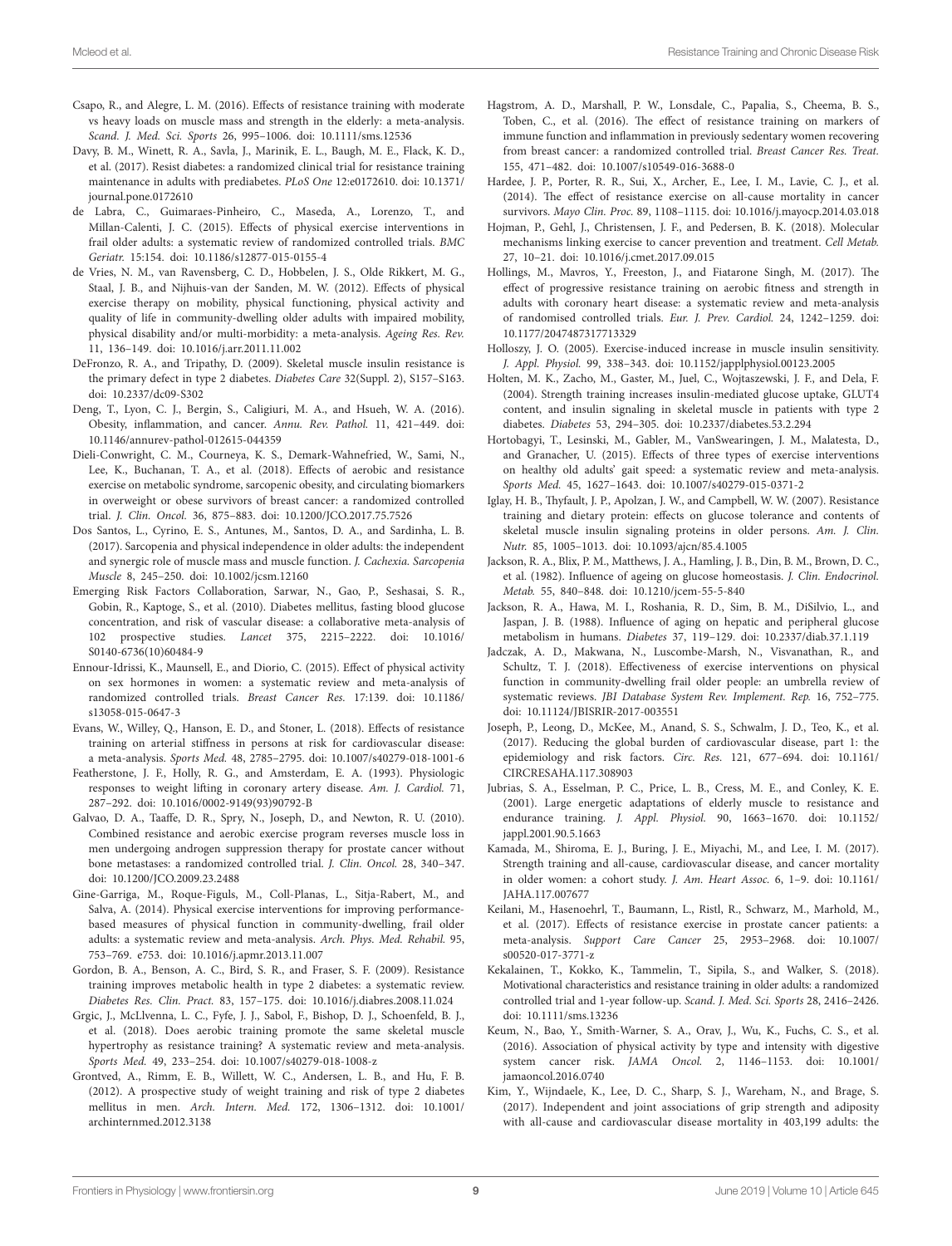UK Biobank study. *Am. J. Clin. Nutr.* 106, 773–782. doi: [10.3945/](https://doi.org/10.3945/ajcn.117.156851) [ajcn.117.156851](https://doi.org/10.3945/ajcn.117.156851)

- <span id="page-9-11"></span>Knowler, W. C., Barrett-Connor, E., Fowler, S. E., Hamman, R. F., Lachin, J. M., Walker, E. A., et al. (2002). Reduction in the incidence of type 2 diabetes with lifestyle intervention or metformin. *N. Engl. J. Med.* 346, 393–403. doi: [10.1056/NEJMoa012512](https://doi.org/10.1056/NEJMoa012512)
- <span id="page-9-24"></span>Laurent, S., Boutouyrie, P., Asmar, R., Gautier, I., Laloux, B., Guize, L., et al. (2001). Aortic stiffness is an independent predictor of all-cause and cardiovascular mortality in hypertensive patients. *Hypertension* 37, 1236–1241. doi: [10.1161/01.HYP.37.5.1236](https://doi.org/10.1161/01.HYP.37.5.1236)
- <span id="page-9-12"></span>Lee, J., Kim, D., and Kim, C. (2017). Resistance training for glycemic control, muscular strength, and lean body mass in old type 2 diabetic patients: a meta-analysis. *Diabetes Ther.* 8, 459–473. doi: [10.1007/s13300-017-0258-3](https://doi.org/10.1007/s13300-017-0258-3)
- <span id="page-9-25"></span>Lira, F. S., Yamashita, A. S., Uchida, M. C., Zanchi, N. E., Gualano, B., Martins, E. Jr., et al. (2010). Low and moderate, rather than high intensity strength exercise induces benefit regarding plasma lipid profile. *Diabetol. Metab. Syndr.* 2:31. doi: [10.1186/1758-5996-2-31](https://doi.org/10.1186/1758-5996-2-31)
- <span id="page-9-5"></span>Liu, C. J., and Latham, N. K. (2009). Progressive resistance strength training for improving physical function in older adults. *Cochrane Database Syst. Rev.* 3:CD002759. doi: [10.1002/14651858.CD002759.pub2](https://doi.org/10.1002/14651858.CD002759.pub2)
- <span id="page-9-21"></span>Lopez, A. D., Mathers, C. D., Ezzati, M., Jamison, D. T., and Murray, C. J. (2006). Global and regional burden of disease and risk factors, 2001: systematic analysis of population health data. *Lancet* 367, 1747–1757. doi: [10.1016/](https://doi.org/10.1016/S0140-6736(06)68770-9) [S0140-6736\(06\)68770-9](https://doi.org/10.1016/S0140-6736(06)68770-9)
- <span id="page-9-8"></span>Lustosa, L. P., Silva, J. P., Coelho, F. M., Pereira, D. S., Parentoni, A. N., and Pereira, L. S. (2011). Impact of resistance exercise program on functional capacity and muscular strength of knee extensor in pre-frail communitydwelling older women: a randomized crossover trial. *Rev. Bras. Fisioter* 15, 318–324.
- <span id="page-9-22"></span>MacDonald, H. V., Johnson, B. T., Huedo-Medina, T. B., Livingston, J., Forsyth, K. C., Kraemer, W. J., et al. (2016). Dynamic resistance training as stand-alone antihypertensive lifestyle therapy: a meta-analysis. *J. Am. Heart Assoc.* 5, 1–15. doi: [10.1161/JAHA.116.003231](https://doi.org/10.1161/JAHA.116.003231)
- <span id="page-9-23"></span>MacDougall, J. D., Tuxen, D., Sale, D. G., Moroz, J. R., and Sutton, J. R. (1985). Arterial blood pressure response to heavy resistance exercise. *J. Appl. Physiol.* 58, 785–790. doi: [10.1152/jappl.1985.58.3.785](https://doi.org/10.1152/jappl.1985.58.3.785)
- <span id="page-9-9"></span>McGlory, C., von Allmen, M. T., Stokes, T., Morton, R. W., Hector, A. J., Lago, B. A., et al. (2018). Failed recovery of glycemic control and myofibrillar protein synthesis with 2 wk of physical inactivity in overweight, prediabetic older adults. *J. Gerontol. A Biol. Sci. Med. Sci.* 73, 1070–1077. doi: [10.1093/gerona/glx203](https://doi.org/10.1093/gerona/glx203)
- <span id="page-9-34"></span>McTiernan, A. (2008). Mechanisms linking physical activity with cancer. *Nat. Rev. Cancer* 8, 205–211. doi: [10.1038/nrc2325](https://doi.org/10.1038/nrc2325)
- <span id="page-9-27"></span>Moore, S. C., Lee, I. M., Weiderpass, E., Campbell, P. T., Sampson, J. N., Kitahara, C. M., et al. (2016). Association of leisure-time physical activity with risk of 26 types of cancer in 1.44 million adults. *JAMA Intern. Med.* 176, 816–825. doi: [10.1001/jamainternmed.2016.1548](https://doi.org/10.1001/jamainternmed.2016.1548)
- <span id="page-9-17"></span>Nauman, J., Nes, B. M., Lavie, C. J., Jackson, A. S., Sui, X., Coombes, J. S., et al. (2017). Prediction of cardiovascular mortality by estimated cardiorespiratory fitness independent of traditional risk factors: the HUNT study. *Mayo Clin. Proc.* 92, 218–227. doi: [10.1016/j.mayocp.2016.10.007](https://doi.org/10.1016/j.mayocp.2016.10.007)
- <span id="page-9-1"></span>Newman, A. B., Simonsick, E. M., Naydeck, B. L., Boudreau, R. M., Kritchevsky, S. B., Nevitt, M. C., et al. (2006). Association of long-distance corridor walk performance with mortality, cardiovascular disease, mobility limitation, and disability. *JAMA* 295, 2018–2026. doi: [10.1001/jama.295.17.2018](https://doi.org/10.1001/jama.295.17.2018)
- <span id="page-9-16"></span>O'Donnell, M. J., Chin, S. L., Rangarajan, S., Xavier, D., Liu, L., Zhang, H., et al. (2016). Global and regional effects of potentially modifiable risk factors associated with acute stroke in 32 countries (INTERSTROKE): a case-control study. *Lancet* 388, 761–775. doi: [10.1016/S0140-6736\(16\)30506-2](https://doi.org/10.1016/S0140-6736(16)30506-2)
- <span id="page-9-3"></span>Pahor, M., Guralnik, J. M., Ambrosius, W. T., Blair, S., Bonds, D. E., Church, T. S., et al. (2014). Effect of structured physical activity on prevention of major mobility disability in older adults: the LIFE study randomized clinical trial. *JAMA* 311, 2387–2396. doi: [10.1001/jama.2014.5616](https://doi.org/10.1001/jama.2014.5616)
- <span id="page-9-30"></span>Pasanisi, P., Berrino, F., De Petris, M., Venturelli, E., Mastroianni, A., and Panico, S. (2006). Metabolic syndrome as a prognostic factor for breast cancer recurrences. *Int. J. Cancer* 119, 236–238. doi: [10.1002/ijc.21812](https://doi.org/10.1002/ijc.21812)
- <span id="page-9-15"></span>Pastoris, O., Boschi, F., Verri, M., Baiardi, P., Felzani, G., Vecchiet, J., et al. (2000). The effects of aging on enzyme activities and metabolite concentrations in skeletal muscle from sedentary male and female subjects. *Exp. Gerontol.* 35, 95–104. doi: [10.1016/S0531-5565\(99\)00077-7](https://doi.org/10.1016/S0531-5565(99)00077-7)
- <span id="page-9-14"></span>Pedersen, A. J., Hingst, J. R., Friedrichsen, M., Kristensen, J. M., Hojlund, K., and Wojtaszewski, J. F. (2015). Dysregulation of muscle glycogen synthase in recovery from exercise in type 2 diabetes. *Diabetologia* 58, 1569–1578. doi: [10.1007/s00125-015-3582-z](https://doi.org/10.1007/s00125-015-3582-z)
- <span id="page-9-35"></span>Pedersen, L., Idorn, M., Olofsson, G. H., Lauenborg, B., Nookaew, I., Hansen, R. H., et al. (2016). Voluntary running suppresses tumor growth through epinephrine- and IL-6-dependent NK cell mobilization and redistribution. *Cell Metab.* 23, 554–562. doi: [10.1016/j.cmet.2016.01.011](https://doi.org/10.1016/j.cmet.2016.01.011)
- <span id="page-9-2"></span>Pedersen, B. K., and Saltin, B. (2015). Exercise as medicine - evidence for prescribing exercise as therapy in 26 different chronic diseases. *Scand. J. Med. Sci. Sports* 25(Suppl. 3), 1–72. doi: [10.1111/sms.12581](https://doi.org/10.1111/sms.12581)
- <span id="page-9-6"></span>Peterson, M. D., Sen, A., and Gordon, P. M. (2011). Influence of resistance exercise on lean body mass in aging adults: a meta-analysis. *Med. Sci. Sports Exerc.* 43, 249–258. doi: [10.1249/MSS.0b013e3181eb6265](https://doi.org/10.1249/MSS.0b013e3181eb6265)
- <span id="page-9-4"></span>Piercy, K. L., Troiano, R. P., Ballard, R. M., Carlson, S. A., Fulton, J. E., Galuska, D. A., et al. (2018). The physical activity guidelines for americans. *JAMA* 320, 2020–2028. doi: [10.1001/jama.2018.14854](https://doi.org/10.1001/jama.2018.14854)
- <span id="page-9-31"></span>Prado, C. M., Lieffers, J. R., McCargar, L. J., Reiman, T., Sawyer, M. B., Martin, L., et al. (2008). Prevalence and clinical implications of sarcopenic obesity in patients with solid tumours of the respiratory and gastrointestinal tracts: a population-based study. *Lancet Oncol.* 9, 629–635. doi: [10.1016/](https://doi.org/10.1016/S1470-2045(08)70153-0) [S1470-2045\(08\)70153-0](https://doi.org/10.1016/S1470-2045(08)70153-0)
- <span id="page-9-10"></span>Reidy, P. T., McKenzie, A. I., Mahmassani, Z., Morrow, V. R., Yonemura, N. M., Hopkins, P. N., et al. (2018). Skeletal muscle ceramides and relationship with insulin sensitivity after 2 weeks of simulated sedentary behaviour and recovery in healthy older adults. *J. Physiol.* 596, 5217–5236. doi: [10.1113/](https://doi.org/10.1113/JP276798) [JP276798](https://doi.org/10.1113/JP276798)
- <span id="page-9-7"></span>Roberson, K. B., Potiaumpai, M., Widdowson, K., Jaghab, A. M., Chowdhari, S., Armitage, C., et al. (2018). Effects of high-velocity circuit resistance and treadmill training on cardiometabolic risk, blood markers, and quality of life in older adults. *Appl. Physiol. Nutr. Metab.* 43, 822–832. doi: [10.1139/](https://doi.org/10.1139/apnm-2017-0807) [apnm-2017-0807](https://doi.org/10.1139/apnm-2017-0807)
- <span id="page-9-0"></span>Roth, G. A., Forouzanfar, M. H., Moran, A. E., Barber, R., Nguyen, G., Feigin, V. L., et al. (2015). Demographic and epidemiologic drivers of global cardiovascular mortality. *N. Engl. J. Med.* 372, 1333–1341. doi: [10.1056/](https://doi.org/10.1056/NEJMoa1406656) [NEJMoa1406656](https://doi.org/10.1056/NEJMoa1406656)
- <span id="page-9-28"></span>Ruiz, J. R., Sui, X., Lobelo, F., Lee, D. C., Morrow, J. R. Jr., Jackson, A. W., et al. (2009). Muscular strength and adiposity as predictors of adulthood cancer mortality in men. *Cancer Epidemiol. Biomark. Prev.* 18, 1468–1476. doi: [10.1158/1055-9965.EPI-08-1075](https://doi.org/10.1158/1055-9965.EPI-08-1075)
- <span id="page-9-18"></span>Ruiz, J. R., Sui, X., Lobelo, F., Morrow, J. R. Jr., Jackson, A. W., Sjostrom, M., et al. (2008). Association between muscular strength and mortality in men: prospective cohort study. *BMJ* 337:a439. doi: [10.1136/bmj.a439](https://doi.org/10.1136/bmj.a439)
- <span id="page-9-29"></span>Russo, A., Autelitano, M., and Bisanti, L. (2008). Metabolic syndrome and cancer risk. *Eur. J. Cancer* 44, 293–297. doi: [10.1016/j.ejca.2007.11.005](https://doi.org/10.1016/j.ejca.2007.11.005)
- <span id="page-9-33"></span>Schmidt, M. E., Meynkohn, A., Habermann, N., Wiskemann, J., Oelmann, J., Hof, H., et al. (2016). Resistance exercise and inflammation in breast cancer patients undergoing adjuvant radiation therapy: mediation analysis from a randomized, controlled intervention trial. *Int. J. Radiat. Oncol. Biol. Phys.* 94, 329–337. doi: [10.1016/j.ijrobp.2015.10.058](https://doi.org/10.1016/j.ijrobp.2015.10.058)
- <span id="page-9-32"></span>Segal, R. J., Reid, R. D., Courneya, K. S., Sigal, R. J., Kenny, G. P., Prud'Homme, D. G., et al. (2009). Randomized controlled trial of resistance or aerobic exercise in men receiving radiation therapy for prostate cancer. *J. Clin. Oncol.* 27, 344–351. doi: [10.1200/JCO.2007.15.4963](https://doi.org/10.1200/JCO.2007.15.4963)
- <span id="page-9-26"></span>Sheikholeslami Vatani, D., Ahmadi, S., Ahmadi Dehrashid, K., and Gharibi, F. (2011). Changes in cardiovascular risk factors and inflammatory markers of young, healthy, men after six weeks of moderate or high intensity resistance training. *J. Sports Med. Phys. Fitness* 51, 695–700.
- <span id="page-9-19"></span>Shiroma, E. J., Cook, N. R., Manson, J. E., Moorthy, M. V., Buring, J. E., Rimm, E. B., et al. (2017). Strength training and the risk of type 2 diabetes and cardiovascular disease. *Med. Sci. Sports Exerc.* 49, 40–46. doi: [10.1249/](https://doi.org/10.1249/MSS.0000000000001063) [MSS.0000000000001063](https://doi.org/10.1249/MSS.0000000000001063)
- <span id="page-9-13"></span>Shulman, G. I., Rothman, D. L., Jue, T., Stein, P., DeFronzo, R. A., and Shulman, R. G. (1990). Quantitation of muscle glycogen synthesis in normal subjects and subjects with non-insulin-dependent diabetes by 13C nuclear magnetic resonance spectroscopy. *N. Engl. J. Med.* 322, 223–228. doi: [10.1056/](https://doi.org/10.1056/NEJM199001253220403) [NEJM199001253220403](https://doi.org/10.1056/NEJM199001253220403)
- <span id="page-9-20"></span>Smutok, M. A., Reece, C., Kokkinos, P. F., Farmer, C., Dawson, P., Shulman, R., et al. (1993). Aerobic versus strength training for risk factor intervention